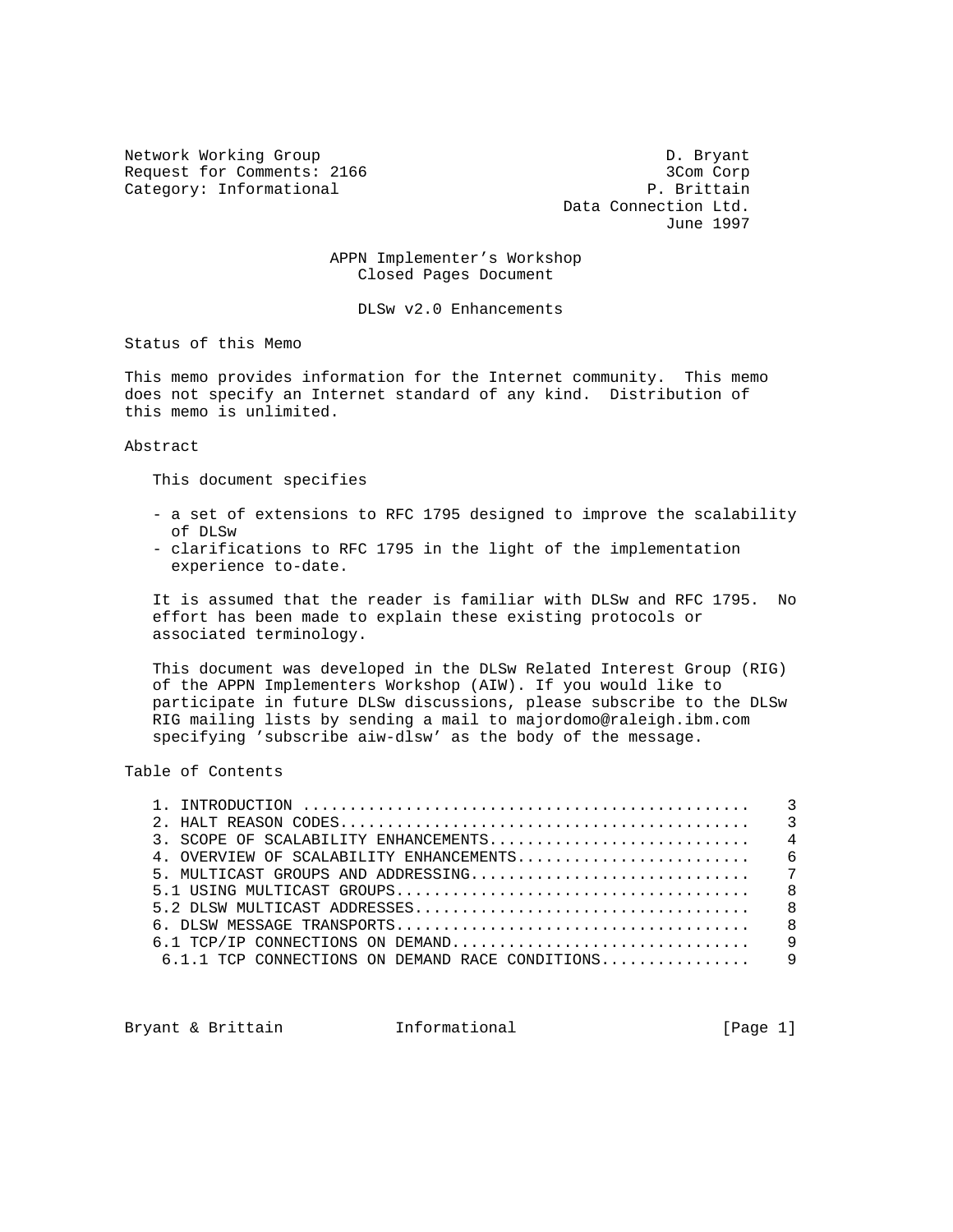| 6.2 SINGLE SESSION TCP/IP CONNECTIONS                          | 9  |
|----------------------------------------------------------------|----|
| 6.2.1 EXPEDITED SINGLE SESSION TCP/IP CONNECTIONS              | 10 |
|                                                                | 10 |
| $6.2.1.2$ TCP CONNECTION SETUP                                 | 10 |
| $6.2.1.3$ SINGLE SESSION SETUP RACE CONDITIONS                 | 10 |
| 6.2.1.4 TCP CONNECTIONS WITH NON-MULTICAST CAPABLE DLSW PEERS. | 11 |
|                                                                | 12 |
| 6.3.1 VENDOR SPECIFIC FUNCTIONS OVER UDP                       | 12 |
|                                                                | 12 |
| 6.3.3 MULTICAST UDP DATAGRAMS                                  | 13 |
| 6.4 UNICAST UDP DATAGRAMS IN LIEU OF IP MULTICAST              | 13 |
|                                                                | 14 |
|                                                                | 14 |
|                                                                | 14 |
| 7.2 CONNECTING TO NON-MULTICAST CAPABLE NODES                  | 15 |
| 7.3 COMMUNICATING WITH MULTICAST CAPABLE NODES                 | 15 |
|                                                                | 16 |
|                                                                | 16 |
|                                                                | 16 |
|                                                                | 17 |
| 8.4 EXAMPLE SNA SSP MESSAGE SEQUENCE                           | 17 |
|                                                                | 19 |
|                                                                | 19 |
|                                                                | 20 |
|                                                                | 21 |
|                                                                | 21 |
|                                                                | 21 |
| 9.4 EXAMPLE NETBIOS SSP MESSAGE SEQUENCE                       | 22 |
| 9.5 MULTICAST RELIABILITY AND RETRIES                          | 24 |
|                                                                | 24 |
|                                                                | 25 |
| 11.1 MULTICAST CAPABILITIES CONTROL VECTOR                     | 25 |
| 11.1.1 DLSW CAPABILITIES NEGATIVE RESPONSE                     | 26 |
|                                                                | 26 |
| 11.3 VENDOR SPECIFIC UDP PACKETS                               | 27 |
|                                                                | 28 |
|                                                                | 29 |
|                                                                | 29 |
|                                                                | 30 |
| 16. APPENDIX - CLARIFICATIONS TO RFC 1795                      | 31 |

Bryant & Brittain **Informational Informational** [Page 2]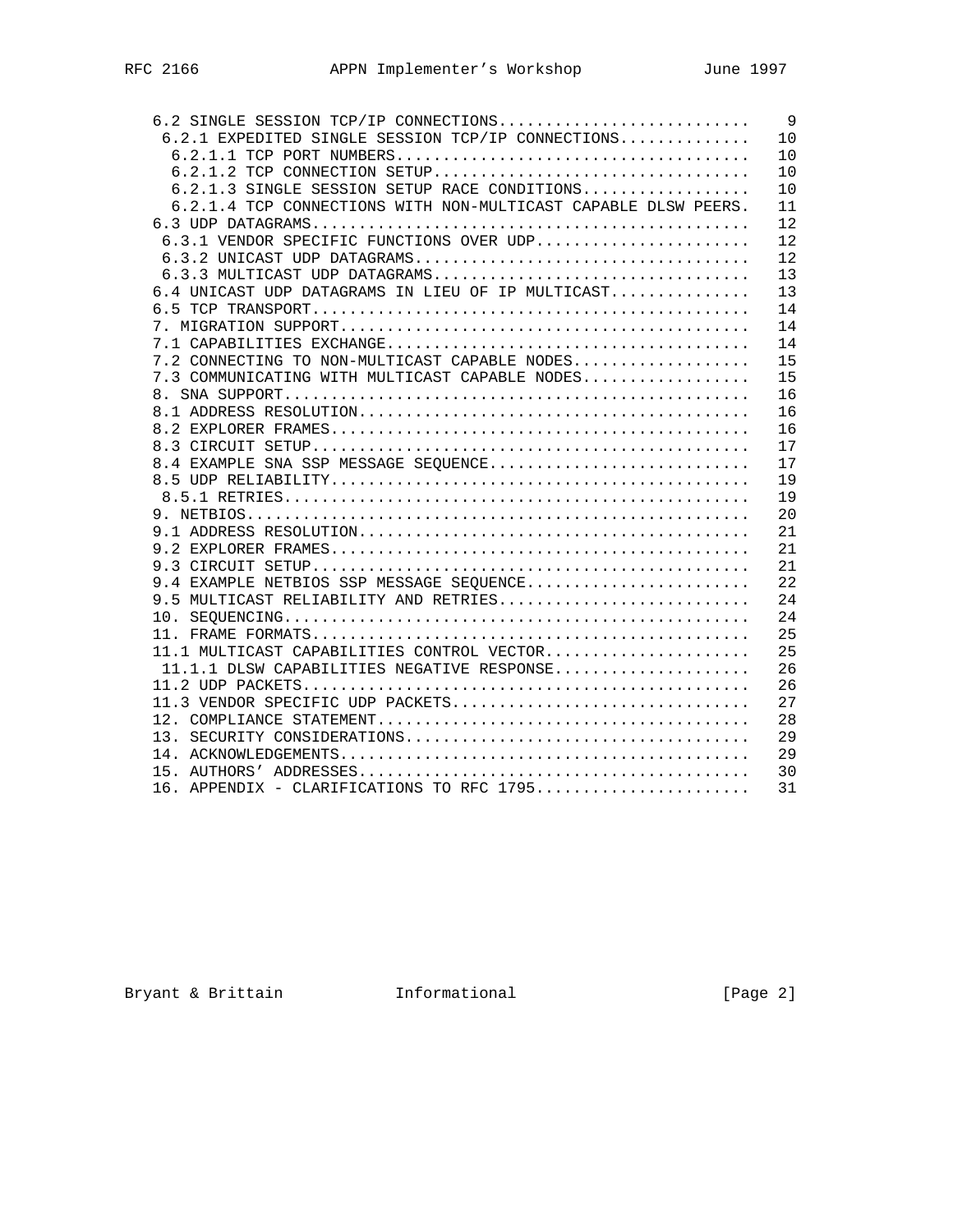## 1. Introduction

 This document defines v2.0 of Data Link Switching (DLSw) in the form of a set of enhancements to RFC 1795. These enhancements are designed to be fully backward compatible with existing RFC 1795 implementations. As a compatible set of enhancements to RFC 1795, this document does not replace or supersede RFC 1795.

The bulk of these enhancements address scalability issues in DLSw v1.0. Reason codes have also been added to the HALT\_DL and HALT\_DL\_NOACK SSP messages in order to improve the diagnostic information available.

 Finally, the appendix to this document lists a number of clarifications to RFC 1795 where the implementation experience to date has shown that the original RFC was ambiguous or unclear. These clarifications should be read alongside RFC 1795 to obtain a full specification of the base v1.0 DLSw standard.

2. HALT Reason codes

 RFC 1795 provides no mechanism for a DLSw to communicate to its peer the reason for dropping a circuit. DLSw v2.0 adds reason code fields to the HALT\_DL and HALT\_DL\_NOACK SSP messages to carry this information.

 The reason code is carried as 6 bytes of data after the existing SSP header. The format of these bytes is as shown below.

| Byte    | Description                                    |  |  |  |
|---------|------------------------------------------------|--|--|--|
| $0 - 1$ | Generic HALT reason code in byte normal format |  |  |  |

2-5 Vendor-specific detailed reason code

 The generic HALT reason code takes one of the following decimal values (which are chosen to match the disconnect reason codes specified in the DLSw MIB).

- 1 Unknown error
- 2 Received DISC from end-station
- 3 Detected DLC error with end-station
- 4 Circuit-level protocol error (e.g., pacing)
- 5 Operator-initiated (mgt station or local console)

The vendor-specific detailed reason code may take any value.

Bryant & Brittain **Informational** [Page 3]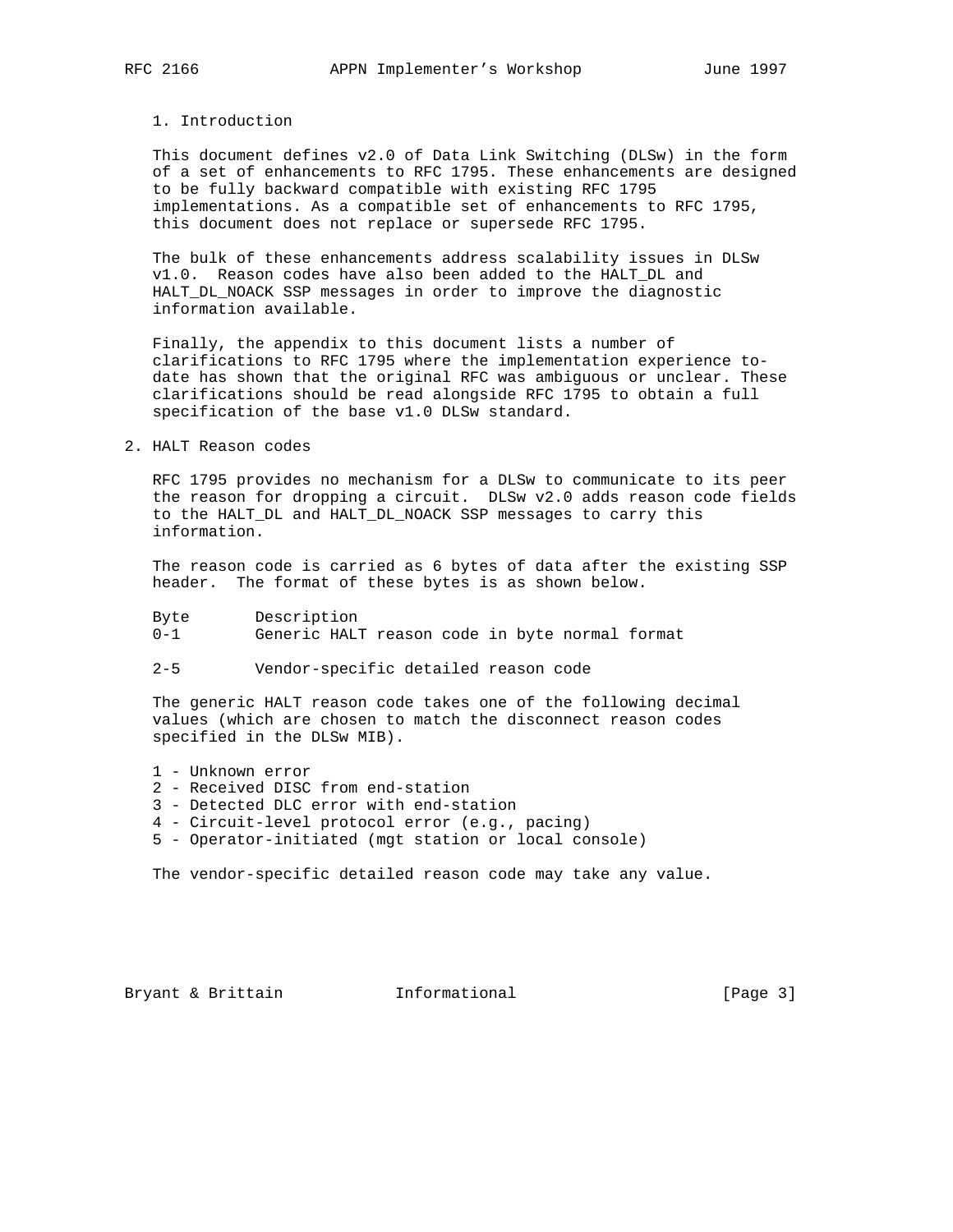All V2.0 DLSws must include this information on all HALT\_DL and HALT\_DL\_NOACK messages sent to v2.0 DLSw peers. For backwards compatibility with RFC 1795, DLSw V2.0 implementations must also accept a HALT\_DL or HALT\_DL\_NOACK message received from a DLSw peer that does not carry this information (i.e. RFC 1795 format for these SSP messages).

3. Scope of Scalability Enhancements

 The DLSw Scalability group of the AIW identified a number of scalability issues associated with existing DLSw protocols as defined in RFC 1795:

- Administration

 RFC 1795 implies the need to define the transport address of all DLSw peers at each DLSw. In highly meshed situations (such as those often found in NetBIOS networks), the resultant administrative burden is undesirable.

- Address Resolution

 RFC 1795 defines point to point TCP (or other reliable transport protocol) connections between DLSw peers. When attempting to discover the location of an unknown resource, a DLSw sends an address resolution packet to each DLSw peer over these connections. In highly meshed configurations, this can result in a very large number of packets in the transport network. Although each packet is sent individually to each DLSw peer, they are each identical in nature. Thus the transport network is burdened with excessive numbers of identical packets. Since the transport network is most commonly a wide area network, where bandwidth is considered a precious resource, this packet duplication is undesirable.

- Broadcast Packets

 In addition to the address resolution packets described above, RFC 1795 also propagates NetBIOS broadcast packets into the transport network. The UI frames of NetBIOS are sent as LAN broadcast packets. RFC 1795 propagates these packets over the point to point transport connections to each DLSw peer. In the same manner as above, this creates a large number of identical packets in the transport network, and hence is undesirable. Since NetBIOS UI frames can be sent by applications, it is difficult to predict or control the rate and quantity of such traffic. This compounds the undesirability of the existing RFC 1795 propagation method for these packets.

Bryant & Brittain **Informational** [Page 4]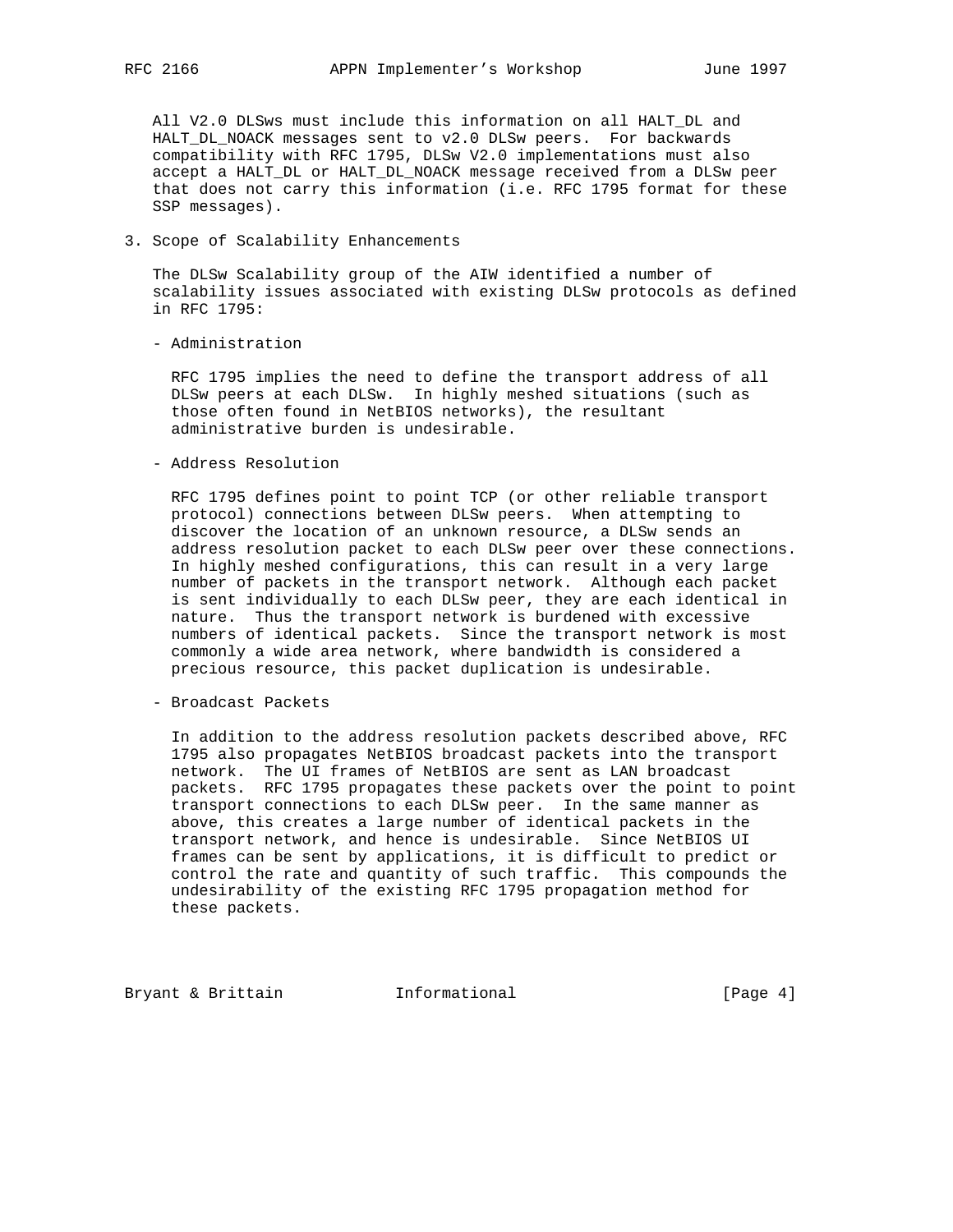## - TCP (transport connection) Overhead

 As defined in RFC 1795, each DLSw maintains a transport connection to its DLSw peers. Each transport connection guarantees in order packet delivery. This is accomplished using acknowledgment and sequencing algorithms which require both CPU and memory at the DLSw endpoints in direct proportion to the number transport connections. The DLSw Scalability group has identified two scenarios where the number of transport connections can become significant resulting in excessive overhead and corresponding equipment costs (memory and CPU). The first scenario is found in highly meshed DLSw configurations where the number of transport connections approximates n2 (where n is the number of DLSw peers). This is typically found in DLSw networks supporting NetBIOS. The second scenario is found in networks where many remote locations communicate to few central sites. In this case, the central sites must support n transport connections (where n is the number of remote sites). In both scenarios the resultant transport connection overhead is considered undesirable depending upon the value of n.

- LLC2 overhead

 RFC 1795 specifies that each DLSw provides local termination for the LLC2 (SDLC or other SNA reliable data link protocol) sessions traversing the SSP. Because these reliable data links provide guaranteed in order packet delivery, the memory and CPU overhead of maintaining these connections can also become significant. This is particularly undesirable in the second scenario described above, because the number of reliable connections maintained at the central site is the aggregate of the connections maintained at each remote site.

 It is not the intent of this document to address all the undesirable scalability issues associated with RFC 1795. This paper identifies protocol enhancements to RFC 1795 using the inherent multicast capabilities of the underlying transport network to improve the scalability of RFC 1795. It is believed that the enhancements defined, herein, address many of the issues identified above, such as administration, address resolution, broadcast packets, and, to a lesser extent, transport overhead. This paper does not address LLC2 overhead. Subsequent efforts by the AIW and/or DLSw Scalability group may address the unresolved scalability issues.

Bryant & Brittain **Informational** [Page 5]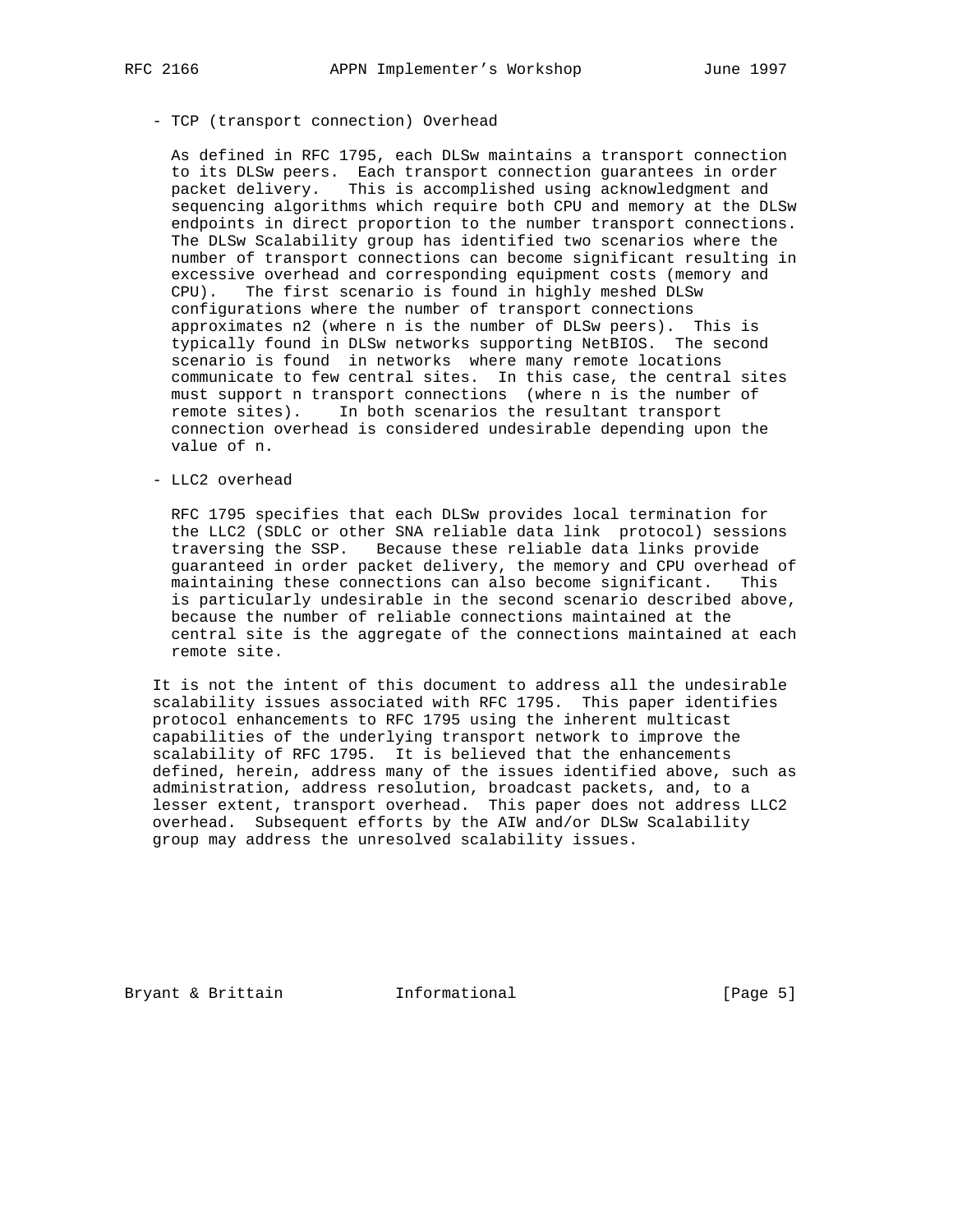While it is the intent of this paper to accommodate all transport protocols as best as is possible, it is recognized that the multicast capabilities of many protocols is not yet well defined, understood, or implemented. Since TCP is the most prevalent DLSw transport protocol in use today, the DLSw Scalability group has chosen to focus its definition around IP based multicast services. This document only addresses the implementation detail of IP based multicast services.

 This proposal does not consider the impacts of IPv6 as this was considered too far from widespread use at the time of writing.

4. Overview of Scalability Enhancements

 This paper describes the use of multicast services within the transport network to improve the scalability of DLSw based networking. There are only a few main components of this proposal:

- Single session TCP connections

 RFC 1795 defines a negotiation protocol for DLSw peers to choose either two unidirectional or one bi-directional TCP connection. DLSws implementing the enhancements described in this document must support and use(whenever required and possible)a single bi directional TCP connection between DLSw peers. That is to say that the single tunnel negotiation support of RFC 1795 is a prerequisite function to this set of enhancements. Use of two unidirectional TCP connections is only allowed (and required)for migration purposes when communicating with DLSw peers that do not implement these enhancements.

 This document also specifies a faster method for bringing up a single TCP connection between two DLSw peers than the negotiation used in RFC 1795. This faster method, detailed in section 6.2.1, must be used where both peers are known to support DLSw v2.0.

- TCP connections on demand

 Two DLSw peers using these enhancements will only establish a TCP connection when necessary. SSP connections to DLSw peers which do not implement these enhancements are assumed to be established by the means defined in RFC 1795. DLSws implementing v2.0 utilize UDP based transport services to send address resolution packets (CANUREACH\_ex, NETBIOS\_NQ\_ex, etc.). If a positive response is received, then a TCP connection is only established to the associated DLSw peer if one does not already exist. Correspondingly, TCP connections are brought down when there are no circuits to a DLSw peer for an implementation defined period of time.

Bryant & Brittain **Informational Informational** [Page 6]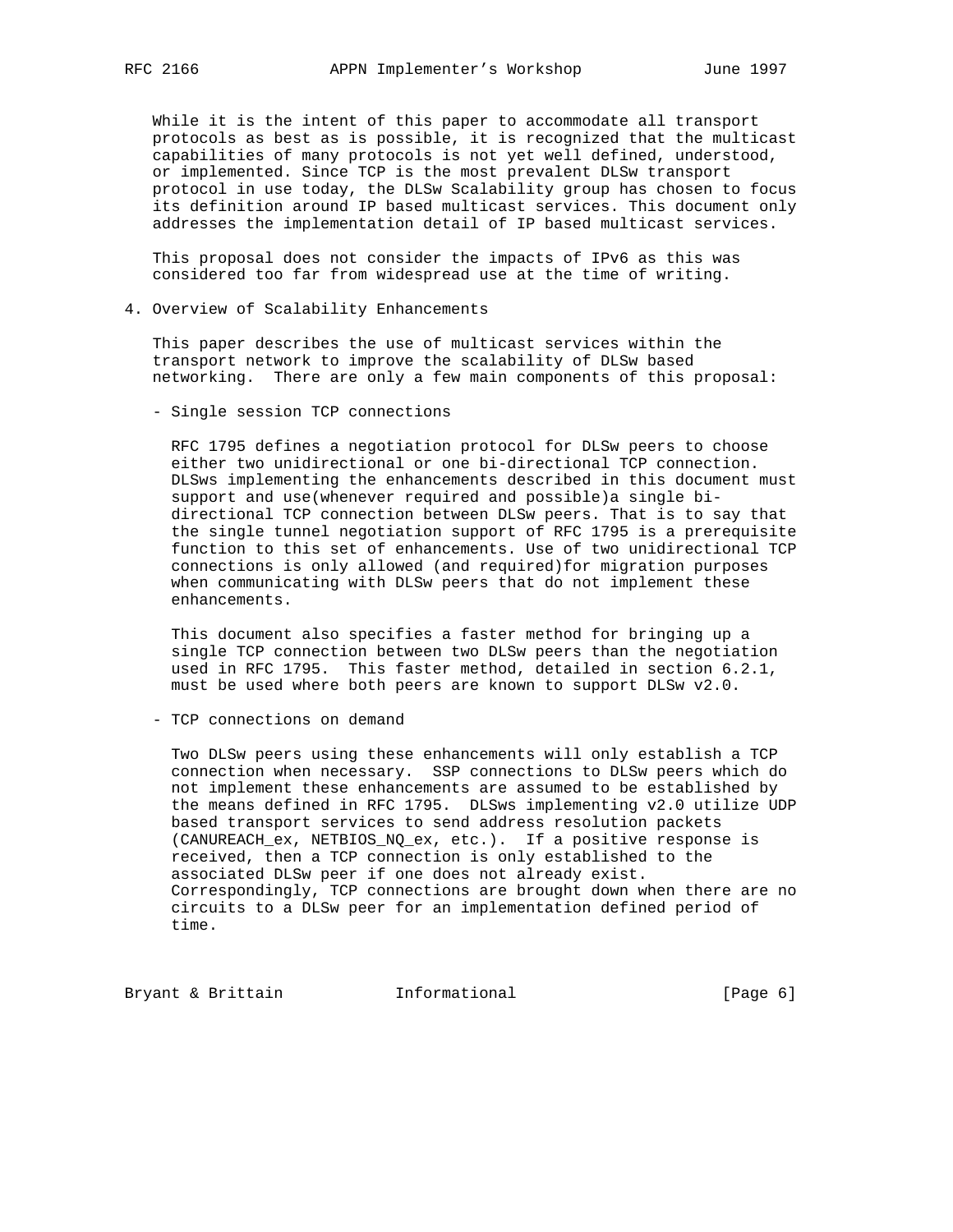## - Address resolution through UDP

 The main thrust of this paper is to utilize non-reliable transport and the inherent efficiencies of multicast protocols whenever possible and applicable to reduce network overhead. Accordingly, the address resolution protocols of SNA and NetBIOS are sent over the non-reliable transport of IP, namely UDP. In addition, IP multicast/unicast services are used whenever address resolution packets must be sent to multiple destinations. This avoids the need to maintain TCP SSP connections between two DLSw peers when no circuits are active. CANUREACH\_ex and ICANREACH\_ex packets can be sent to all the appropriate DLSw peers without the need for pre configured peers or pre-established TCP/IP connections. In addition, most multicast services (including TCP's MOSPF, DVMRP, MIP, etc.) replicate and propagate messages only as necessary to deliver to all multicast members. This avoids duplication and excessive bandwidth consumption in the transport network.

 To further optimize the use of WAN resources, address resolution responses are sent in a directed fashion (i.e., unicast) via UDP transport whenever possible. This avoids the need to setup or maintain TCP connections when they are not required. It also avoids the bandwidth costs associated with broadcasting.

 Note: It is also permitted to send some address resolution traffic over existing TCP connections. The conditions under which this is permitted are detailed in section 7.

- NetBIOS broadcasts over UDP

 In the same manner as above, NetBIOS broadcast packets are sent via UDP (unicast and multicast) whenever possible and appropriate. This avoids the need to establish TCP connections between DLSw peers when there are no circuits required. In addition, bandwidth in the transport network is conserved by utilizing the efficiencies inherent to multicast service implementation. Details covering identification of these packets and proper propagation methods are described in section 10.

# 5. Multicast Groups and Addressing

 IP multicast services provides an unreliable datagram oriented delivery service to multiple parties. Communication is accomplished by sending and/or listening to specific 'multicast' addresses. When a given node sends a packet to a specific address (defined to be within the multicast address range), the IP network (unreliably) delivers the packet to every node listening on that address.

Bryant & Brittain **Informational** [Page 7]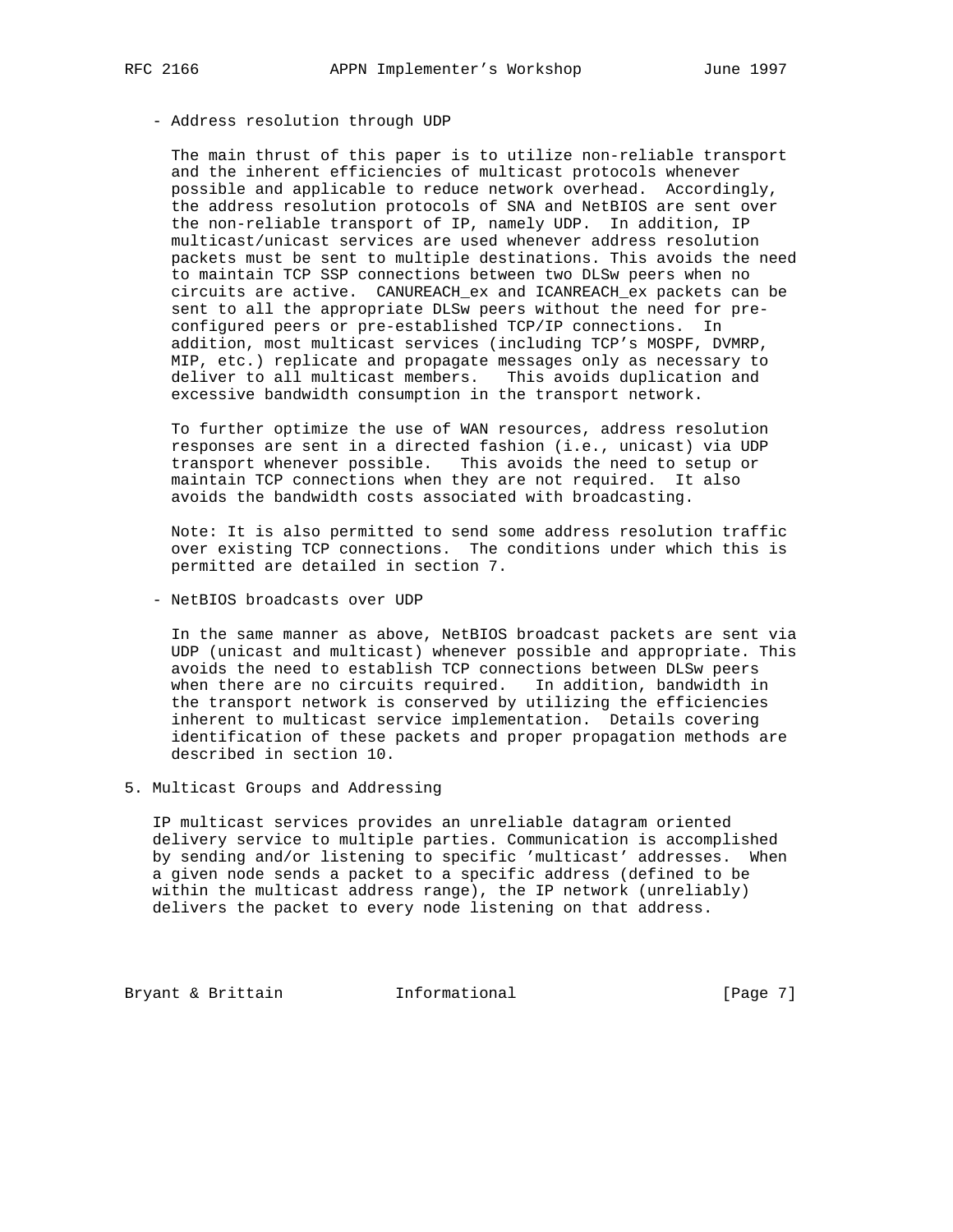Thus, DLSws can make use of this service by simply sending and receiving (i.e., listening for) packets on the appropriate multicast addresses. With careful planning and implementation, networks can be effectively partitioned and network overhead controlled by sending and listening on different addresses groups. It is not the intent of this paper to define or describe the techniques by which this can be accomplished. It is expected that the networking industry (vendors and end users alike) will determine the most appropriate ways to make use of the functions provided by use of DLSw multicast transport services.

5.1 Using Multicast Groups

 The multicast addressing as described above can be effectively used to limit the amount of broadcast/multicast traffic in the network. It is not the intent of this document to describe how individual DLSw/SSP implementations would assign or choose group addresses. The specifics of how this is done and exposed to the end user is an issue for the specific implementor. In order to provide for multivendor interoperability and simplicity of configuration, however, this paper defines a single IP multicast address, 224.0.10.000, to be used as a default DLSw multicast address. If a given implementation chooses to provide a default multicast address, it is recommended this address be used. In addition, this address should be used for both transmitting and receiving of multicast SSP messages. Implementation of a default multicast address is not, however, required.

5.2 DLSw Multicast Addresses

 For the purpose of long term interoperability, the AIW has secured a block of IP multicast addresses to be used with DLSw. These addresses are listed below:

| Address Range                                        | Purpose                                                                                                                            |
|------------------------------------------------------|------------------------------------------------------------------------------------------------------------------------------------|
| 224.0.10.000<br>224.0.10.001-191<br>224.0.10.192-255 | Default multicast address<br>User defined DLSw multicast groups<br>Reserved for future use by the DLSw RIG in DLSw<br>enhancements |

6. DLSw Message Transports

 With the introduction of DLSw Multicast Protocols, SSP messages are now sent over two distinct transport mechanisms: TCP/IP connections and UDP services. Furthermore, the UDP datagrams can be sent to two different kinds of IP addresses: unique IP addresses (generally associated with a specific DLSw), and multicast IP addresses (generally associated with a group of DLSw peers).

Bryant & Brittain **Informational** [Page 8]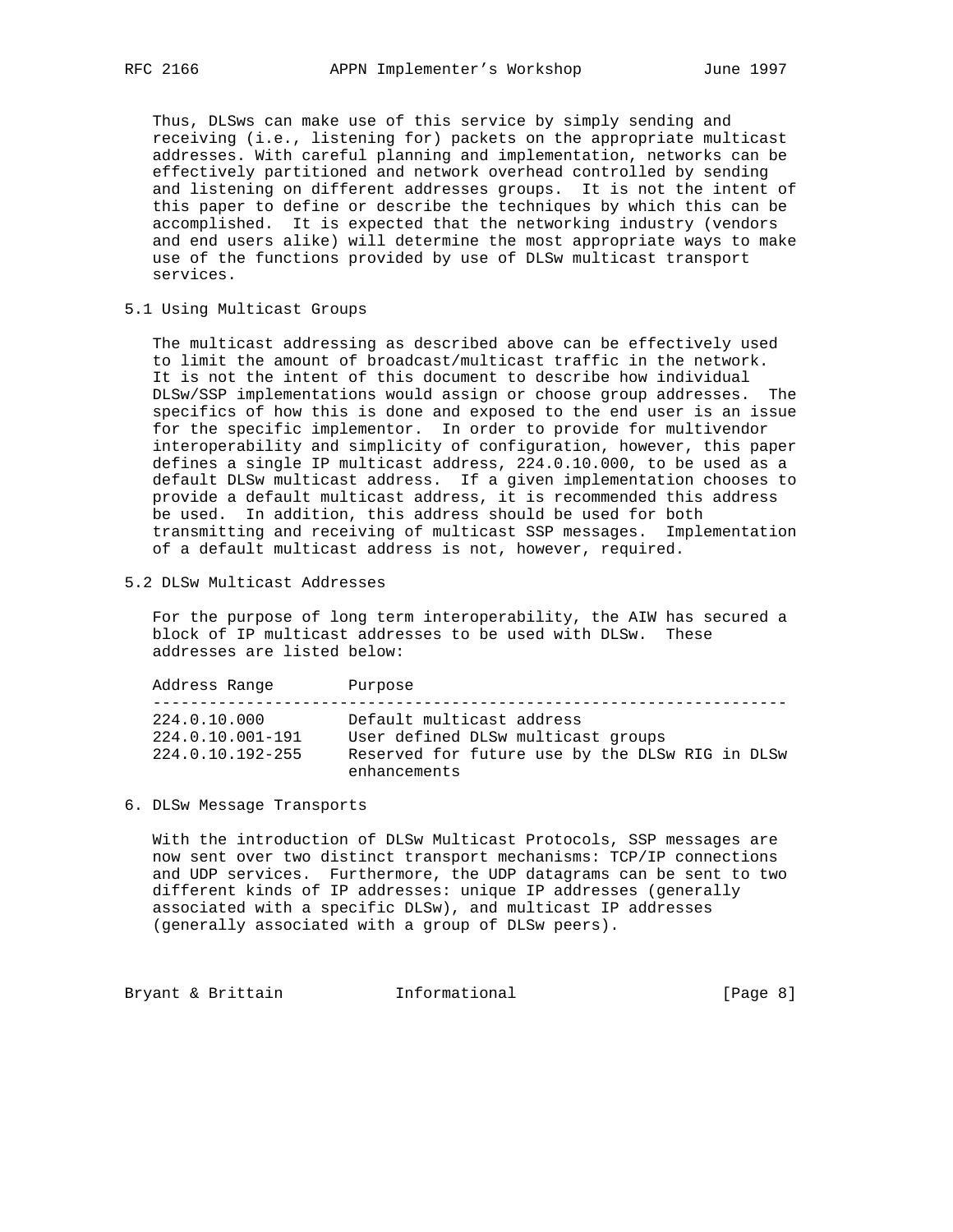## 6.1 TCP/IP Connections on Demand

 As is the case in RFC 1795, TCP/IP connections are established between DLSw peers. Unlike RFC 1795, however, TCP/IP connections are only established to carry reliable circuit data (i.e., LLC2 based circuits). Accordingly, a TCP/IP connection is only established to a given DLSw peer when the first circuit to that DLSw is required (i.e., the origin DLSw must send a CANUREACH\_CS to a target DLSw peer and there is no existing TCP connection between the two). In addition, the TCP/IP connection is brought down an implementation defined amount of time after the last active (not pending) circuit has terminated. In this way, the overhead associated with maintaining TCP connections is minimized.

 With the advent of TCP connections on demand, the activation and deactivation of TCP connections becomes a normal occurrence as opposed to the exception event it constitutes in RFC 1795. For this reason, it is recommended that implementations carefully consider the value of SNMP traps for this condition.

### 6.1.1 TCP Connections on Demand Race Conditions

 Non-circuit based SSP packetsn (e.g.,CANUREACH\_ex, etc.) may still be sent/received over TCP connections after all circuits have been terminated. Taking this into account implementations should still gracefully terminate these TCP connections once the connection is no longer supporting circuits. This may require an implementation to retransmit request frames over UDP when no response to a TCP based unicast request is received and the TCP connection is brought down. This is not required in the case of multicast requests as these are received over the multicast transport mechanism.

6.2 Single Session TCP/IP Connections

 RFC 1795 defines the use of two unidirectional TCP/IP sessions between any pair of DLSw peers using read port number 2065 and write port number 2067. Additionally, RFC 1795 allows for implementations to optionally use only one bi-directional TCP/IP session. Using one TCP/IP session between DLSw peers is believed to significantly improve the performance and scalability of DLSw protocols. Performance is improved because TCP/IP acknowledgments are much more likely to be piggy-backed on real data when TCP/IP sessions are used bi-directionally. Scalability is improved because fewer TCP control blocks, state machines, and associated message buffers are required. For these reasons, the DLSw enhancements defined in this paper REQUIRE the use of single session TCP/IP sessions.

Bryant & Brittain **Informational** [Page 9]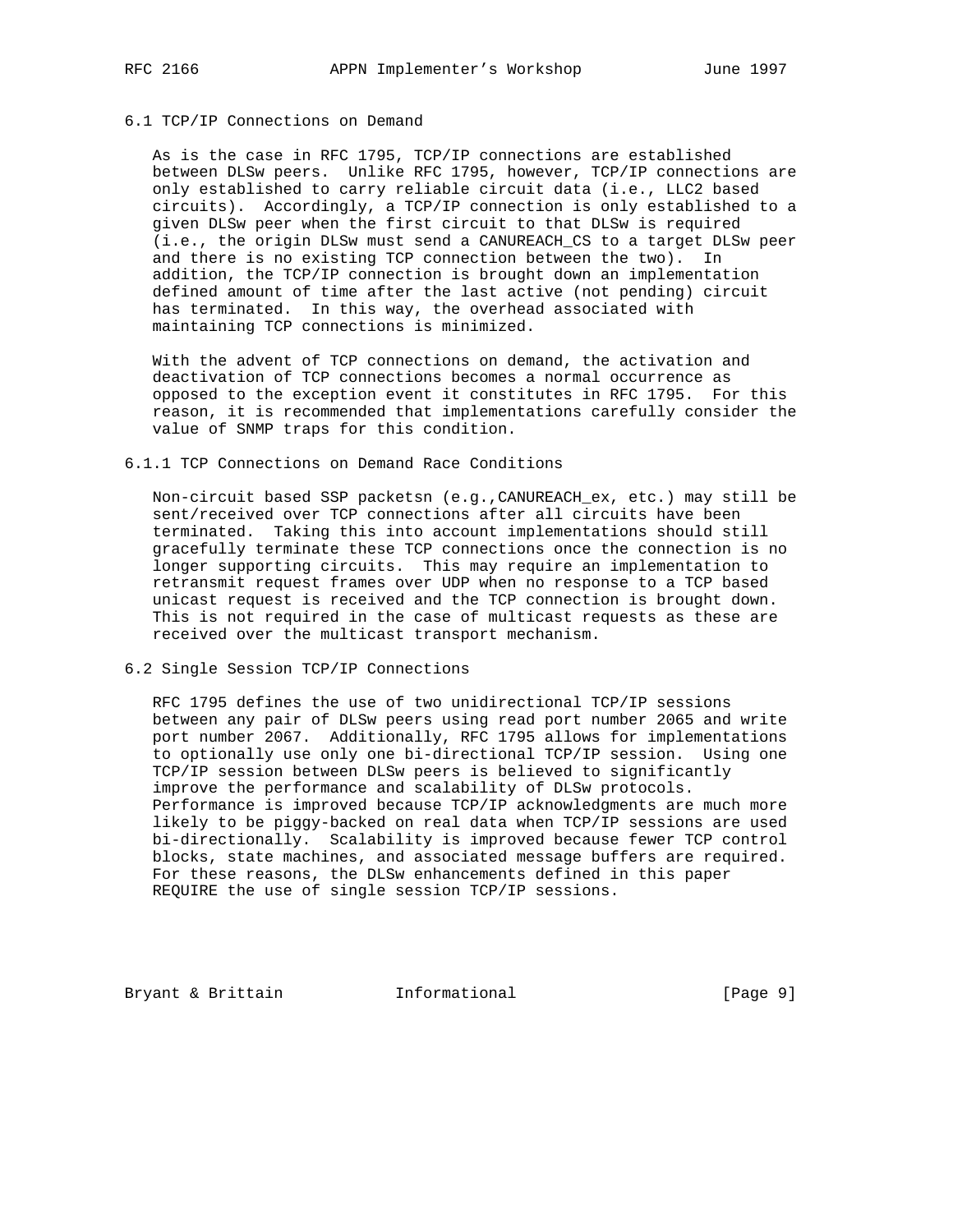Accordingly, DLSws implementing these enhancements must carry the TCP Connections Control Vector in their Capabilities Exchange. In addition, the TCP Connections Control Vector must indicate support for 1 connection.

6.2.1 Expedited Single Session TCP/IP Connections

 In RFC 1795, single session TCP/IP connections are accomplished by first establishing two uni-directional TCP connections, exchanging capabilities, and then bringing down one of the connections. In order to avoid the unnecessary flows and time delays associated with this process, a new single session bi-directional TCP/IP connection establishment algorithm is defined.

6.2.1.1 TCP Port Numbers

 DLSws implementing these enhancements will use a TCP destination port of 2067 (as opposed to RFC 1795 which uses 2065) for single session TCP connections. The source port will be a random port number using the established TCP norms which exclude the possibility of either 2065 or 2067.

6.2.1.2 TCP Connection Setup

 DLSw peers implementing these enhancements will establish a single session TCP connection whenever the associated peer is known to support this capability. To do this, the initiating DLSw simply sends a TCP setup request to destination port 2067. The receiving DLSw responds accordingly and the TCP three way handshake ensues. Once this handshake has completed, each DLSw is notified and the DLSw capabilities exchange ensues. As in RFC 1795, no flows may take place until the capabilities exchange completes.

6.2.1.3 Single Session Setup Race Conditions

 The new expedited single session setup procedure described above opens up the possibility of a race condition that occurs when two DLSw peers attempt to setup single session TCP connections to each other at the same time. To avoid the establishment of two TCP connections, the following rules are applied when establishing expedited single session TCP connections:

 1.If an inbound TCP connect indication is received on port 2067 while an outbound TCP connect request (on port 2067) to the same DLSw (IP address) is in process or outstanding, the DLSw with the higher IP address will close or reject the connection from the DLSw with the lower IP address.

Bryant & Brittain **Informational** [Page 10]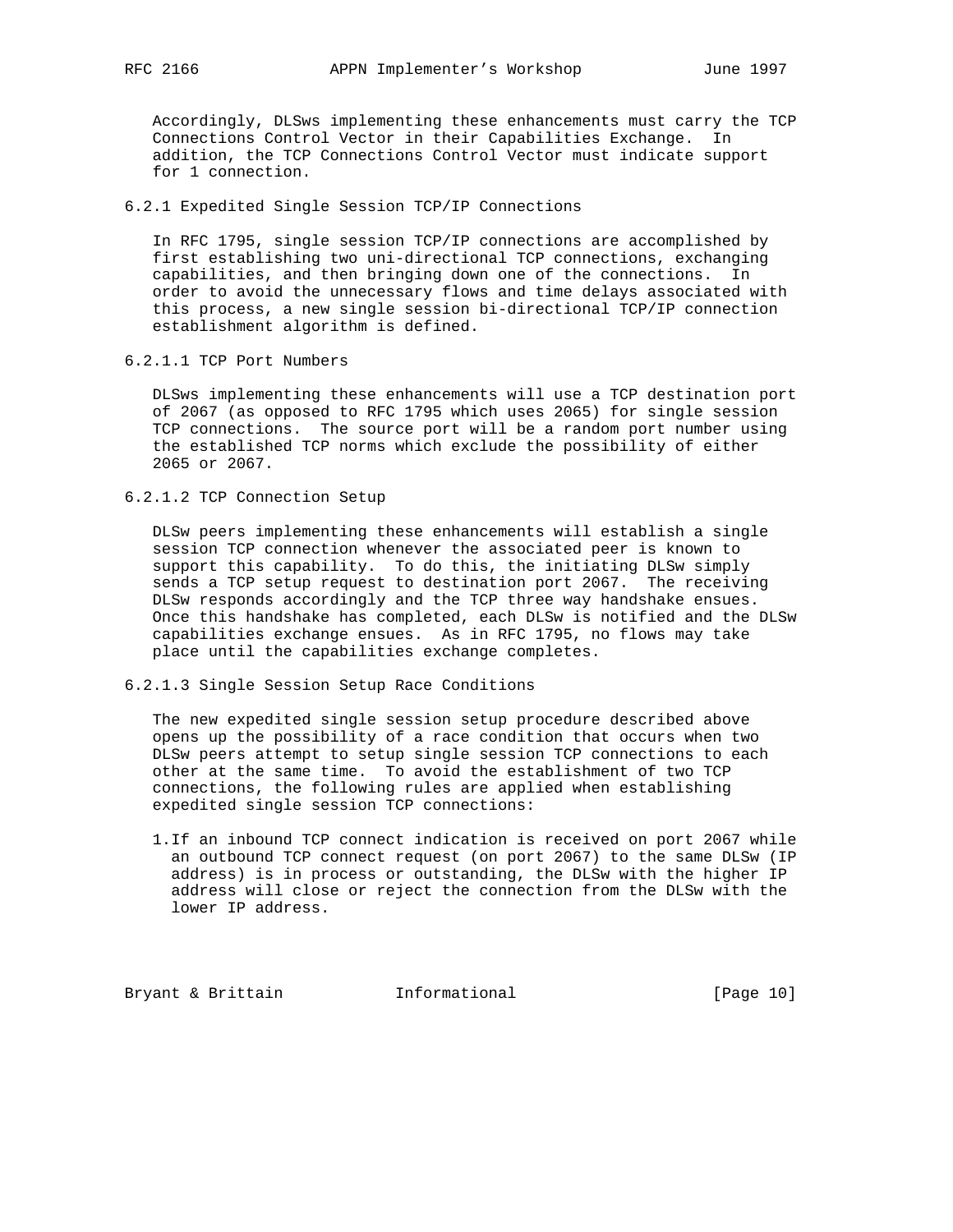- 2.To further expedite the process, the DLSw with the lower IP address may choose (implementation option) to close its connection request to the DLSw with the higher address when this condition is detected.
- 3.If the DLSw with the lower IP address has already sent its capabilities exchange request on its connection to the DLSw with the higher IP address, it must resend its capabilities exchange request over the remaining TCP connection from its DLSw peer (with the higher IP address).
- 4.The DLSw with the higher IP address must ignore any capabilities exchange request received over the TCP connection to be terminated (the one from the DLSw with the lower IP address).
- 6.2.1.4 TCP Connections with Non-Multicast Capable DLSw peers

 During periods of migration, it is possible that TCP connections between multicast capable and non-multicast capable DLSw peers will occur. It is also possible that multicast capable DLSws may attempt to establish TCP connections with partners of unknown capabilities (e.g., statically defined peers). To handle these conditions the following additional rules apply to expedited single session TCP connection setup:

- 1.If the capability of a DLSw peer is not known, an implementation may choose to send the initial TCP connect request to either port 2067 (expedited single session setup) or port 2065 (standard RFC 1795 TCP setup).
- 2.If a multicast capable DLSw receives an inbound TCP connect request on port 2065 while processing an outbound request on 2067 to the same DLSw, the sending DLSw will terminate its 2067 request and respond as defined in RFC 1795 with an outbound 2065 request (standard RFC 1795 TCP setup).
- 3.If a multicast capable DLSw receives an indication that the DLSw peer is not multicast capable (the port 2067 setup request times out or a port not recognized rejection is received), it will send another connection request using port 2065 and the standard RFC 1795 session setup protocol.

Bryant & Brittain **Informational** [Page 11]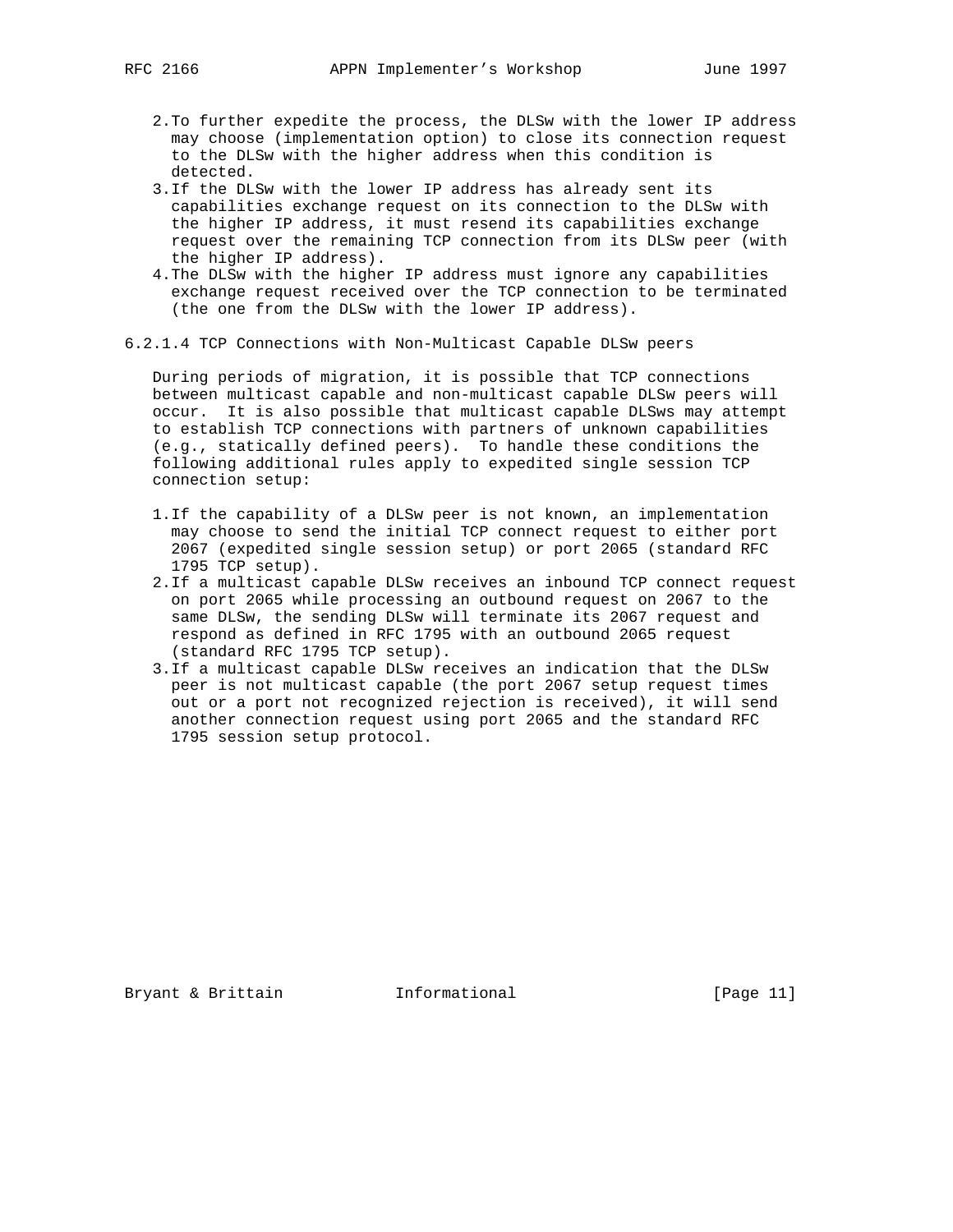## 6.3 UDP Datagrams

 As mentioned above, UDP datagrams can be sent two different ways: unicast (e.g., sent to a single unique IP address) or multicast (i.e., sent to an IP multicast address). Throughout this document, the term UDP datagram will be used to refer to SSP messages sent over UDP, while unicast and multicast SSP messages will refer to the specific type/method of UDP packet transport. In either case, standard UDP services are used to transport these packets. In order to properly parse the inbound UDP packets and deliver them to the SSP state machines, all DLSw UDP packets will use the destination port of 2067.

 In addition, the checksum function of UDP remains optional for DLSw SSP messages. It is believed that the inherent CRC capabilities of all data link transports will adequately protect SSP packets during transmission. And the incremental exposure to intermediate nodal data corruption is negligible. For further information on UDP packet formats see the \223Frame Formats\224 section.

## 6.3.1 Vendor Specific Functions over UDP

 In order to accommodate vendor specific capabilities over UDP transport, a new SSP packet format has been defined. This new packet format is required because message traffic of this type is not necessarily preceded by a capabilities exchange. Accordingly, DLSw's wishing to invoke a vendor specific function may send out this new SSP packet format over UDP.

 Because this packet can be sent over TCP connections and non multicast capable nodes may not be able to recognize it, implementations may only send this packet over TCP to DLSw peers known to understand this packet format (i.e., multicast capable). To avoid this situation in the future, DLSws implementing these enhancements must ignore SSP packets with an unrecognized DLSw version number in the range of x'31' to x'3F'. Further information and the precise format for this new packet type is described below in the \223Frame Formats\224 section.

6.3.2 Unicast UDP Datagrams

 Generically speaking, a unicast UDP datagram is utilized whenever an SSP message (not requiring reliable transport) must be sent to a unique set (not all) of DLSw peers. This avoids the overhead of having to establish and maintain TCP connections when they are not required for reliable data transport.

Bryant & Brittain **Informational** [Page 12]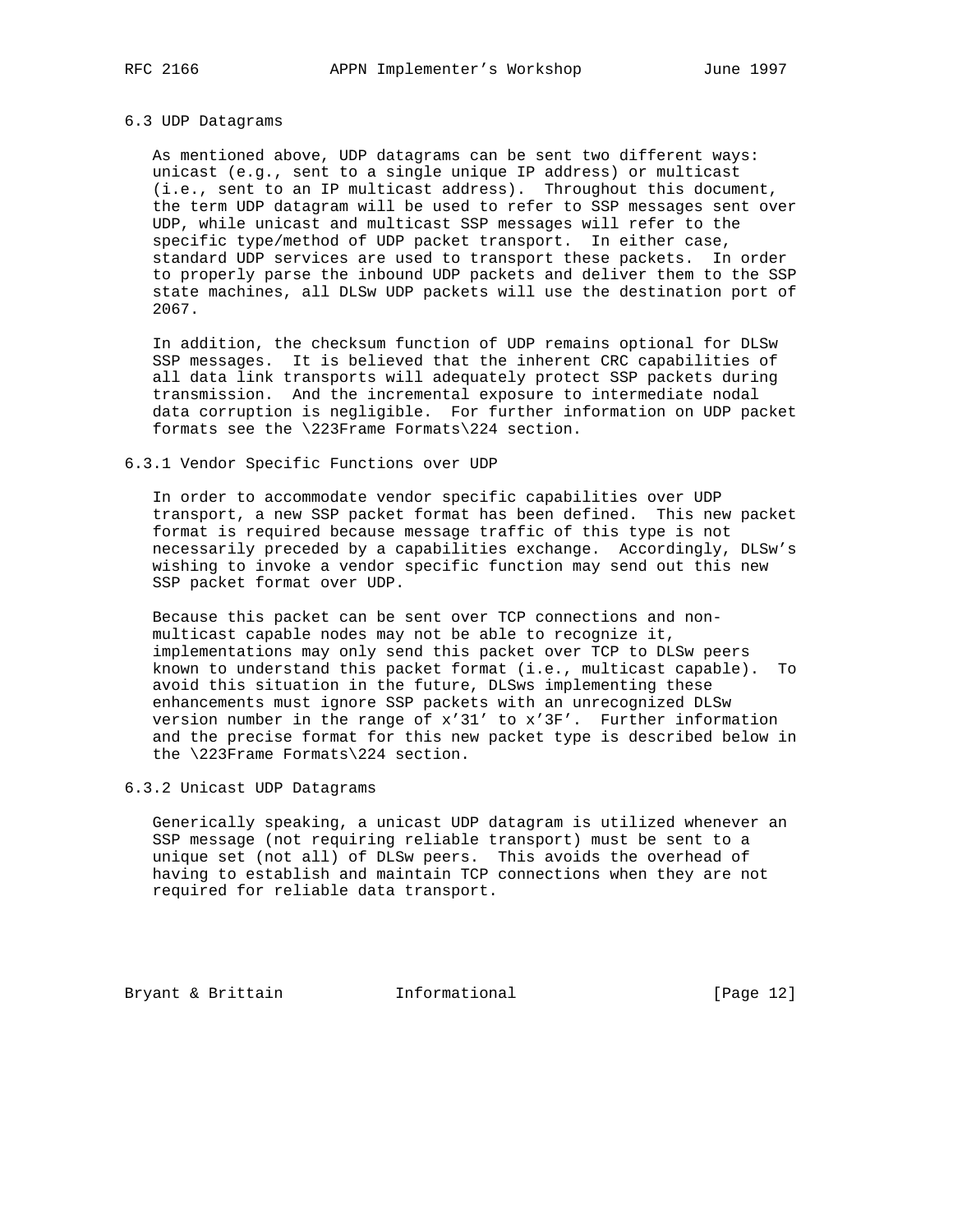A typical example of when unicast UDP might be used would be an ICANREACH\_ex response from a peer DLSw (with which no TCP connection currently exists). In this case, the sending DLSw knows the IP address of the intended receiver and can simply send the response via unicast UDP. In addition, there are a number of NetBIOS cases where unicast UDP is used to handle UI frames directed to a specific DLSw (e.g., NetBIOS STATUS\_RESPONSE). Further detail is provided in the NetBIOS section of this document.

## 6.3.3 Multicast UDP Datagrams

 In a broad sense, multicast UDP datagrams are used whenever a given SSP message must be sent to multiple DLSw peers. In the case of SNA, this is primarily the CANUREACH\_ex packets. In the case of NetBIOS, multicast datagrams are used to send broadcast UI frames such as NetBIOS user datagrams and broadcast datagrams.

 Note, however, it is sometimes possible to avoid broadcasting certain NetBIOS frames that would otherwise be broadcast in the LAN environment. This is typically accomplished using name caching techniques not described in this paper. In cases of this type when a single destination DLSw can be determined, unicast transport can be used to send the 'broadcast' NetBIOS frame to a single destination. A more detailed listing of NetBIOS SSP packets and transport methods can be found in the NetBIOS section of this document.

6.4 Unicast UDP Datagrams in Lieu of IP Multicast

 Because the use of IP multicast services is actually a function of IP itself and not DLSw proper, it is possible for implementations to simply make use of the UDP transport mechanisms described in this paper without making direct use of the IP multicast function. While this is not considered to be as efficient as using multicast transport mechanisms, this practice is not explicitly prohibited.

 Implementations which choose to make use of UDP transport in this manner must first know the IP address of all the potential target DLSw peers and send individual unicast packets to each. How this information is obtained and/or maintained is outside the scope of this paper.

 As a matter of compliance, implementers need not send SSP packets outbound over UDP as there are some conditions where this may not be necessary or desirable. It is, however, required that implementers provide an option to receive SSP packets over UDP.

Bryant & Brittain **Informational** [Page 13]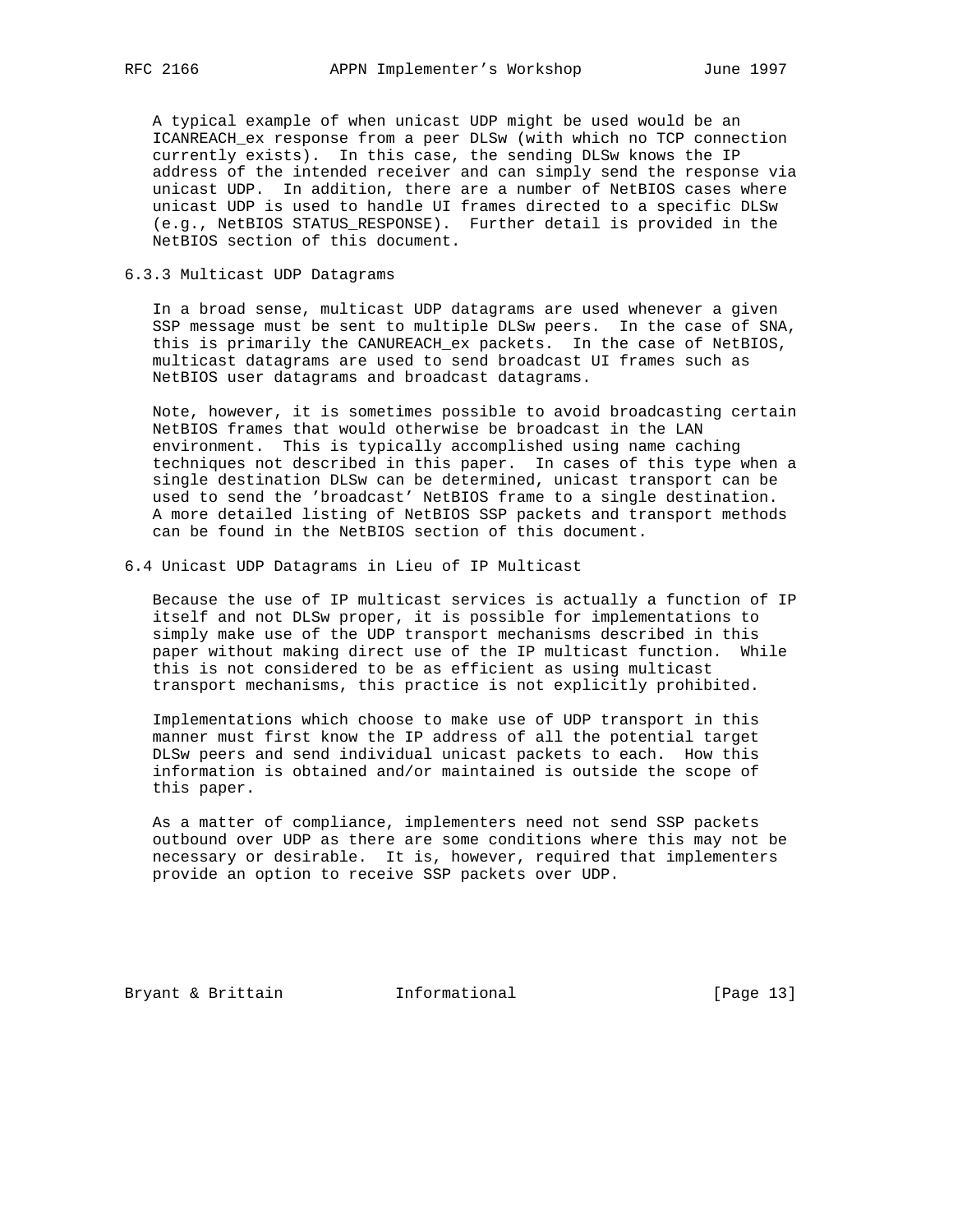6.5 TCP Transport

 Despite the addition of UDP based packet transport, TCP remains the fundamental form of communications between DLSw peers. In particular, TCP is still used to carry all LLC2 based circuit data.

 Throughout this document wherever UDP unicast (not multicast) is discussed, the reader should be aware that TCP may be used instead. Moreover, it is strongly recommended that TCP be used in preference to UDP whenever a TCP connection to the destination already exists. Implementations, however, should be prepared to receive SSP packets from either transport (TCP or UDP).

7. Migration Support

 It is anticipated that some networks will experience a transition stage where both RFC 1795 (referred to as 'non-multicast' DLSws) and It will be important for these two DLSw node types to interoperate and thus the following accommodations for non-multicast DLSws are required:

## 7.1 Capabilities Exchange

 In order to guarantee both backward and forward capability, DLSws which implement these multicast enhancements will carry a \223Multicast Capabilities\224 Control Vector in their capabilities exchange (see RFC 1795 for an explanation of capabilities exchange protocols). Presence of the Multicast Capabilities control vector indicates support for the protocols defined in this document on a per DLSw peer basis. Conversely, lack of the Multicast Capabilities control vector indicates no support for these extensions on a per DLSw peer basis.

 Additionally, nodes implementing these enhancement will carry a modified DLSw Version control vector (x'82') indicating support for version 2 release 0.

 Lastly, presence of these control vectors mandates a TCP Connections Control Vector indicating support for 1 TCP connection in the same Capabilities exchange.

 If a multicast capable DLSw receives a Capabilities Exchange CV that includes the Multicast Capabilites CV but does not meet the above criteria, it must reject the capabilities exchange by sending a negative response as described in section 11.1.1.

Bryant & Brittain **Informational** [Page 14]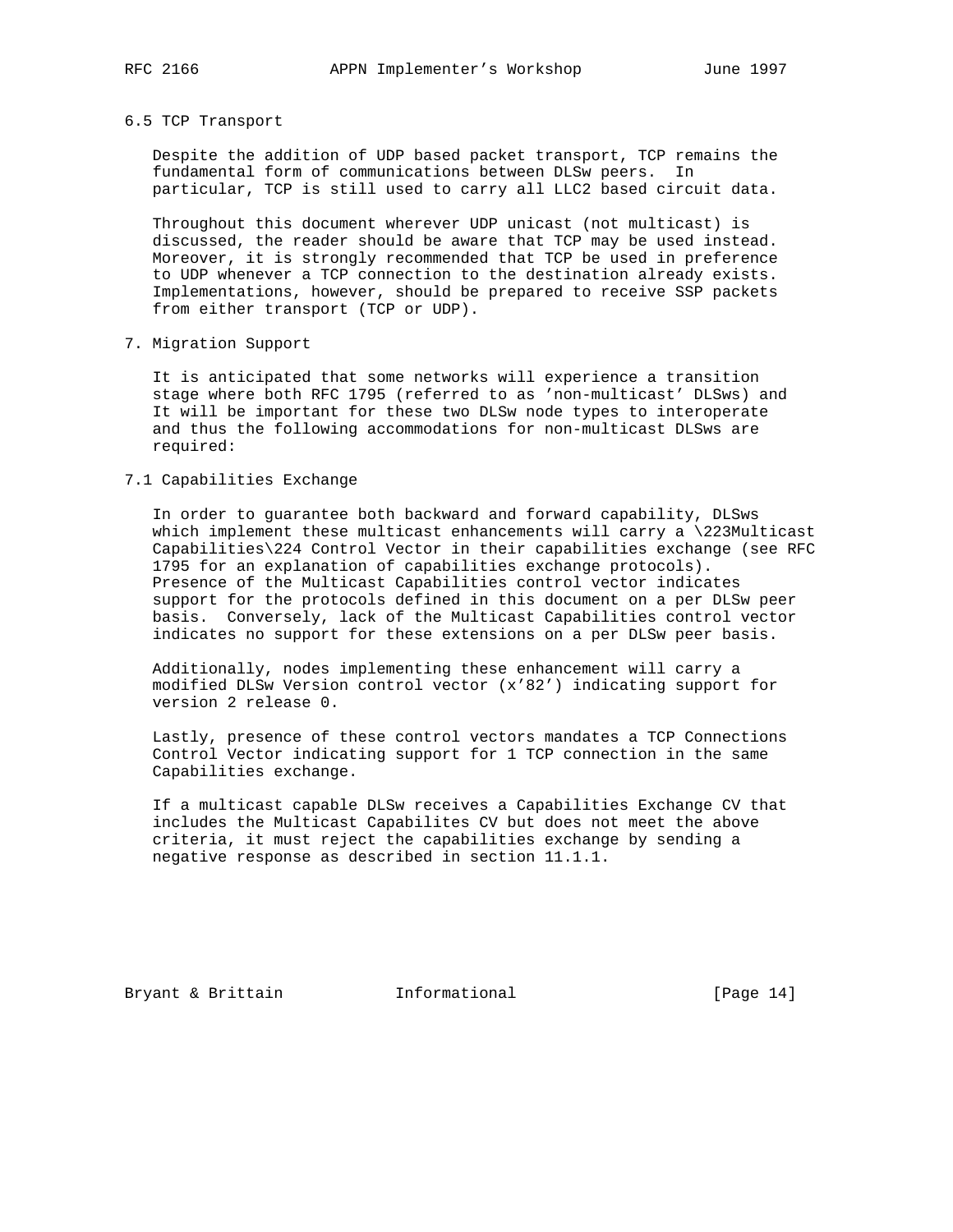## 7.2 Connecting to Non-Multicast Capable Nodes

 It is assumed that TCP connections to DLSw peers which do not support multicast services are established by some means outside the scope of this paper (i.e., non-multicast partner addresses are configured by the customer). TCP connections must be established and maintained to down level nodes in the exact same manner as RFC 1795 requires, establishes, and maintains them. And because non-multicast DLSw peers will not indicate support for multicast services in their capabilities exchange, a multicast capable DLSw will know all its non-multicast peers.

## 7.3 Communicating with Multicast Capable Nodes

 Because non-multicast nodes will not receive SSP frames via UDP (unicast or multicast) transmission, SSP messages to these DLSw peers must be sent over TCP connections. Therefore, nodes which implement the multicast protocol enhancements must keep track of which DLSw peers do not support multicast extensions (as indicated in the capabilities exchange). When a given packet is sent out via multicast services, it must also be sent over multicast UDP(to reach other multicast capable DLSw peers) and over the TCP connection to each non-multicast node. And although the multicast service requires periodic retransmissions (for reliability reasons), this is not the case with TCP connections to non-multicast nodes. Therefore, multicast capable DLSws should not resend SSP packets over TCP transport connection but rather, rely upon TCP to recover any lost packets. Furthermore, communications with non-multicast nodes should be in exact compliance with RFC 1795 protocols.

 When sending a unicast UDP message, it is important to know that the destination DLSw supports multicast services. This knowledge can be obtained from previous TCP connections/capabilities exchanges or inferred from a previously received UDP message, but how this information is obtained is outside the scope of this paper. In the latter case, if the DLSw is non-multicast, then there would be a TCP connection to it and it would be known to be non-multicast. If it is multicast capable and a TCP connection is in existence, then its level is known (via the prior capabilities exchange). If its capabilities are not known and there is not an existing TCP connection, then it can be implied to be multicast capable by virtue of a cached entry but no active TCP connection (e.g., TCP peer on demand support). This inference, however, could be erroneous in cases where the TCP connection (to a non-multicast DLSw) has failed for some reason. But normal UDP based unicast verification mechanisms will detect no active path to the destination and circuit setup will proceed correctly (i.e., succeed or fail in accordance with true connectivity).

Bryant & Brittain **Informational** [Page 15]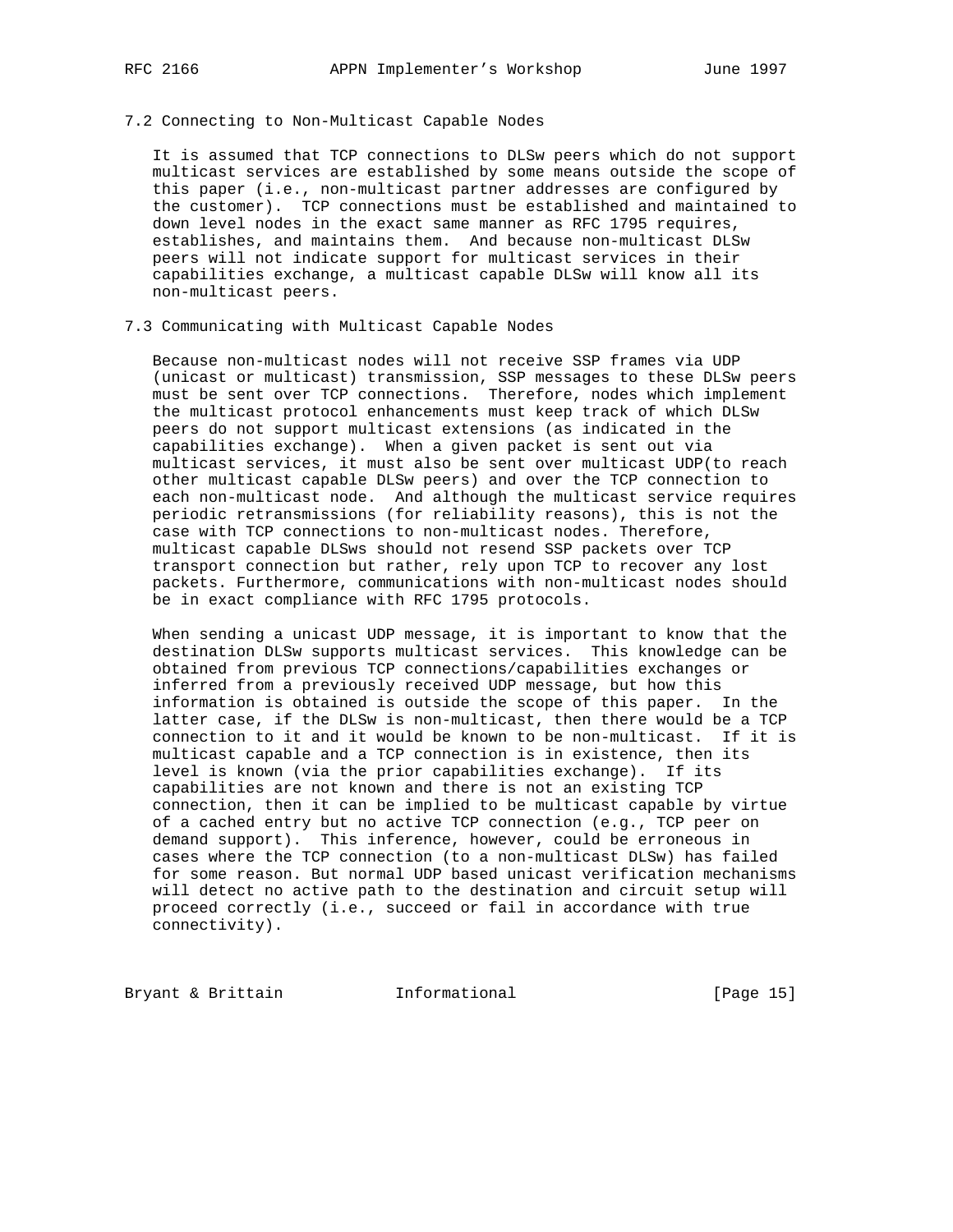## 8. SNA Support

 Note: This paper does not attempt to address the unique issues presented by SNA/HPR and its non-ERP data links

 In SNA protocols the generalized packet sequence of interest is a test frame exchange followed by an XID exchange. In all cases, DLSw uses the CANUREACH\_ex and ICANREACH\_ex SSP packets to complete address resolution and circuit establishment. The following table describes how these packets are transported via UDP between two multicast capable DLSw peers.

| Message Event | Action            | Transport<br>Mechanism | Retry |
|---------------|-------------------|------------------------|-------|
| TEST.         | SEND CANUREACH ex | Multicast/Unicast      | Yes   |
| TEST RESPONSE | SEND ICANREACH ex | Unicast                | Nο    |

 The following paragraphs provide more detail on how UDP transport and multicast protocol enhancements are used to establish SNA data links.

## 8.1 Address Resolution

 When a DLSw receives an incoming test frame from an attached data link, the assumption is that this is an exploratory frame in preparation for an XID exchange and link activation. The DLSw must determine a correlation between the destination LSAP (mac and sap pairing) and some other DLSw in the transport network. This paper generically refers to this process as \223address resolution\224.

8.2 Explorer frames

 Address resolution messages may be sent over a TCP connection to a multicast capable DLSw peer if such a connection already exists in order that they take advantage of the guaranteed delivery of TCP. This is particularly recommended for ICANREACH\_ex frames.

Bryant & Brittain **Informational** [Page 16]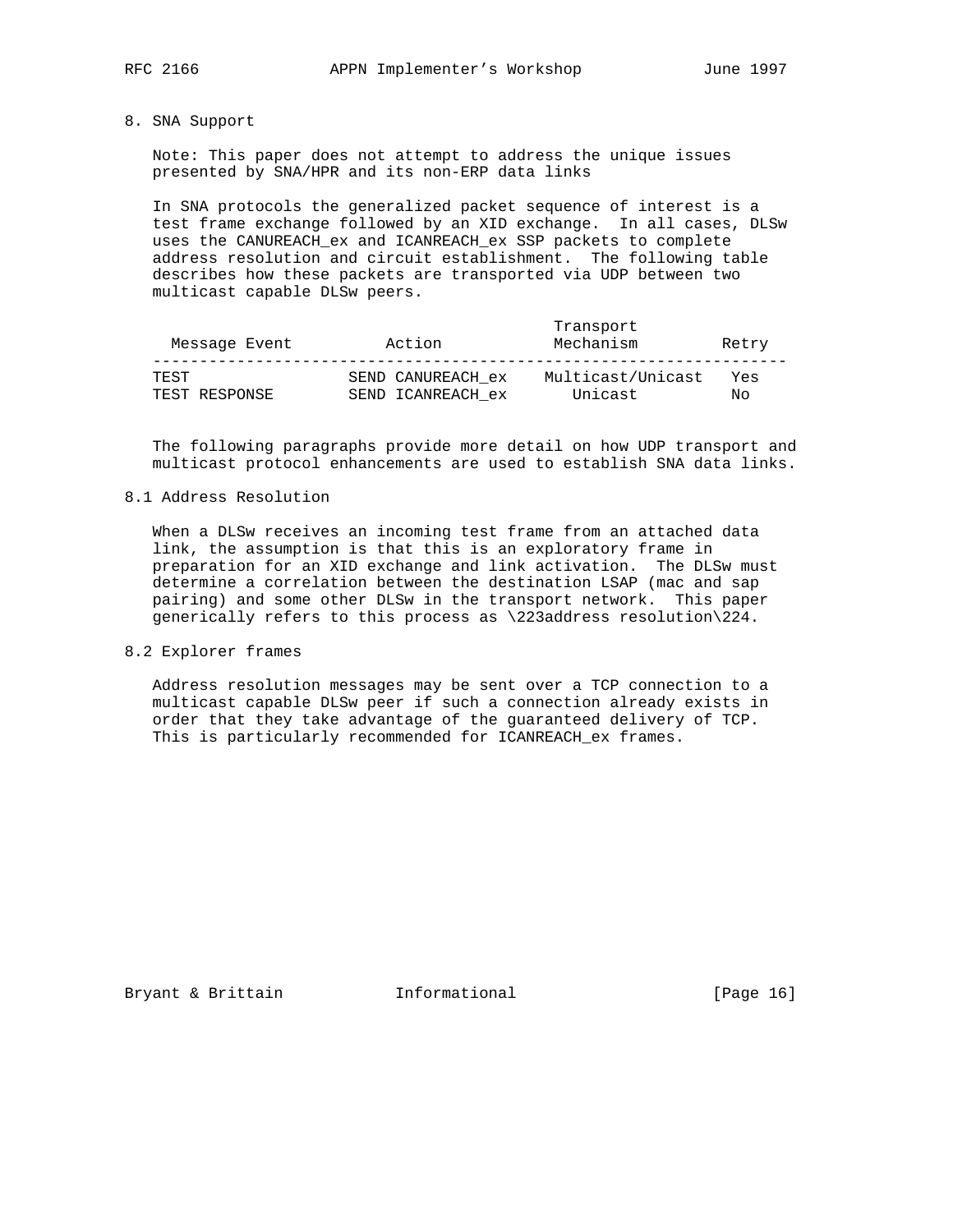## 8.3 Circuit Setup

 Circuit setup is accomplished in the same manner as described in RFC 1795. More specifically, CANUREACH\_cs, ICANREACH\_cs, REACH\_ACK, XIDFRAME, etc. are all sent over the TCP connection to the appropriate DLSw. This, of course, assumes the existence of a TCP connection between the DLSw peers. If the sending DLSw (sending a CANUREACH\_cs ) detects no active TCP connection to the DLSw peer, then a TCP connection setup is initiated and the packet sent. All other circuit setup (and takedown) related sequences are now passed over the TCP connection.

## 8.4 Example SNA SSP Message Sequence

 The following diagram provides an example sequence of flows associated with an SNA LLC circuit setup. All flows and states described below correspond precisely with those defined in RFC 1795. The only exception is the addition of a TCP connection setup and DLSw capabilities exchange that occurs when the origin DLSw must send a CANUREACH\_CS and no TCP connection yet exists to the target DLSw peer.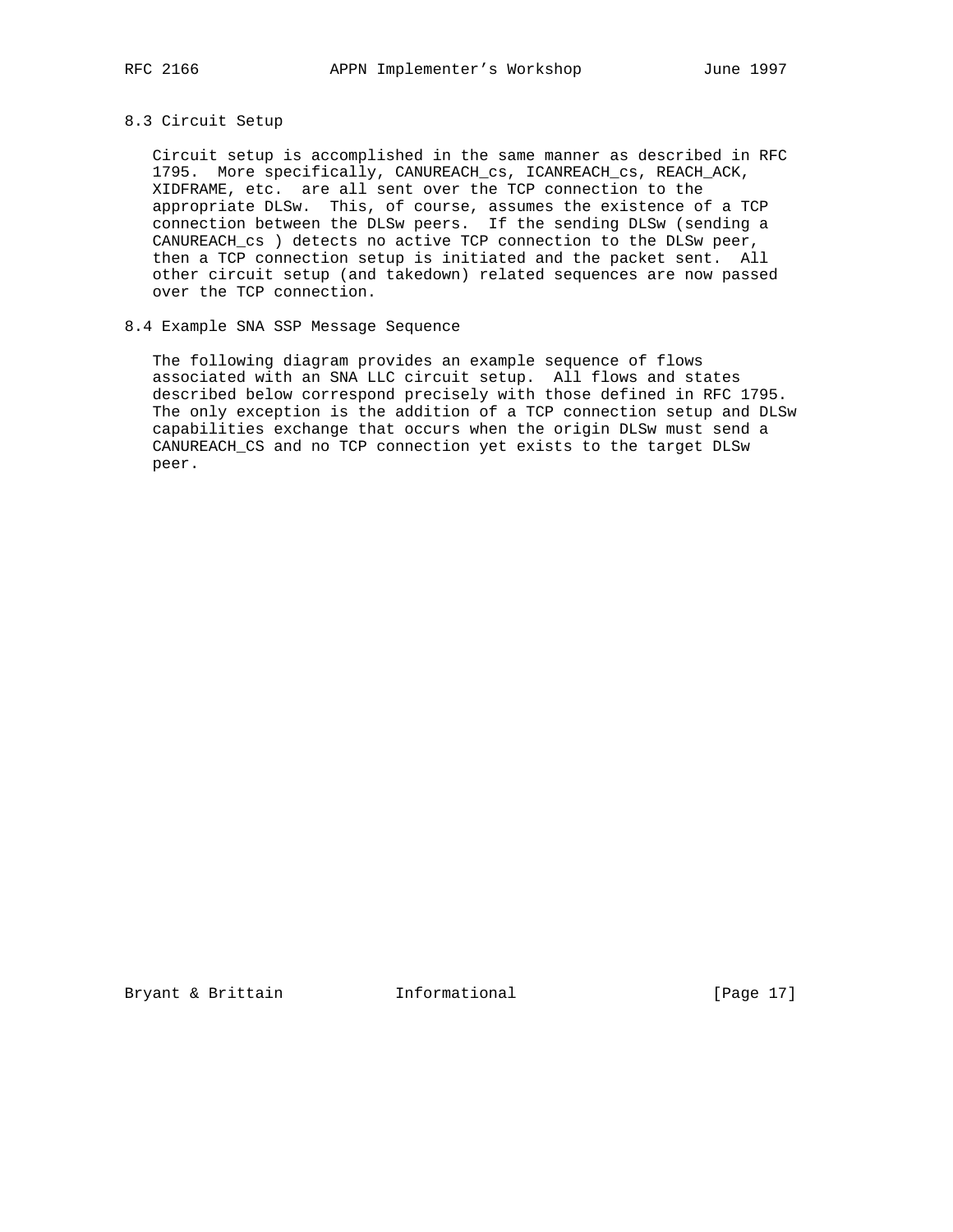

Bryant & Brittain **Informational** [Page 18]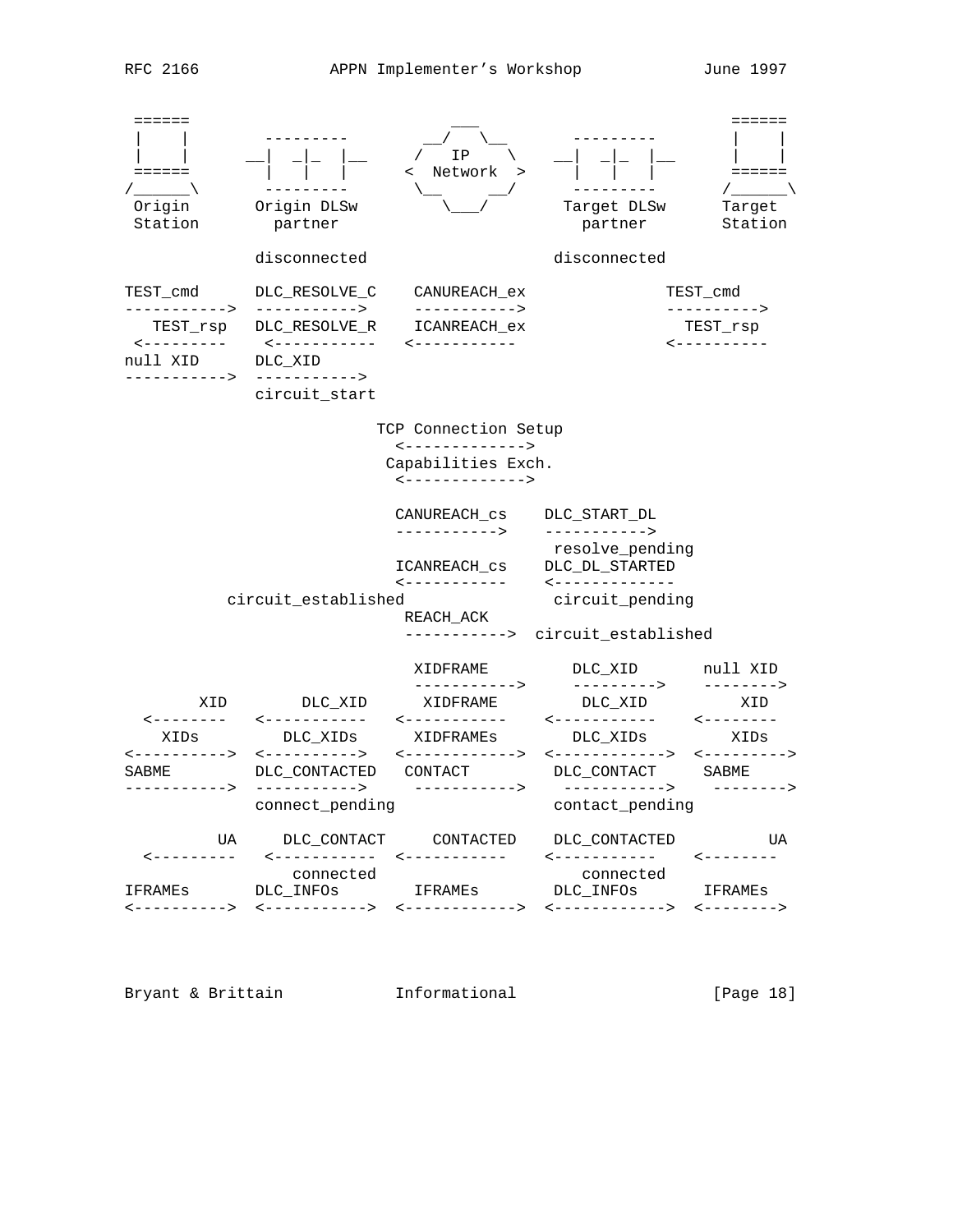## 8.5 UDP Reliability

 It is important to note, that UDP (unicast and multicast)transport services do not provide a reliable means of delivery. Existing RFC 1795 protocols guarantee the delivery (or failure notification) of CANUREACH\_ex and ICANREACH\_ex messages. UDP will not provide the same level of reliability. It is, therefore, possible that these messages may be lost in the network and (CANUREACH\_ex) retries will be necessary.

## 8.5.1 Retries

 Test Frames are generally initiated by end stations every few seconds. Many existing RFC 1795 DLSw implementations take advantage of the reliable SSP TCP connections and filter out end station Test frame retries when a CANUREACH\_ex is outstanding. Given the unreliable nature of UDP transport for these messages, however, this filtering technique may not be advisable. Neither RFC 1795 nor this paper address this issue specifically. It is simply noted that the UDP transport mechanism is unreliable and implementations should take this into account when determining a scheme for Test frame filtering and explorer retries. Accordingly, the \223Retry\224 section in the table above only serves as an indicator of situations where retries may be desirable and/or necessary, but does not imply any requirement to implement retries. Also note, that retry logic only applies to non response type packets. It is not appropriate to retry response type SSP packets (i.e., ICANREACH\_ex) as there is no way of knowing if the original response was ever received (and whether retry is necessary). So in the case of SNA, CANUREACH\_ex messages may need retry logic and ICANREACH\_ex messages do not.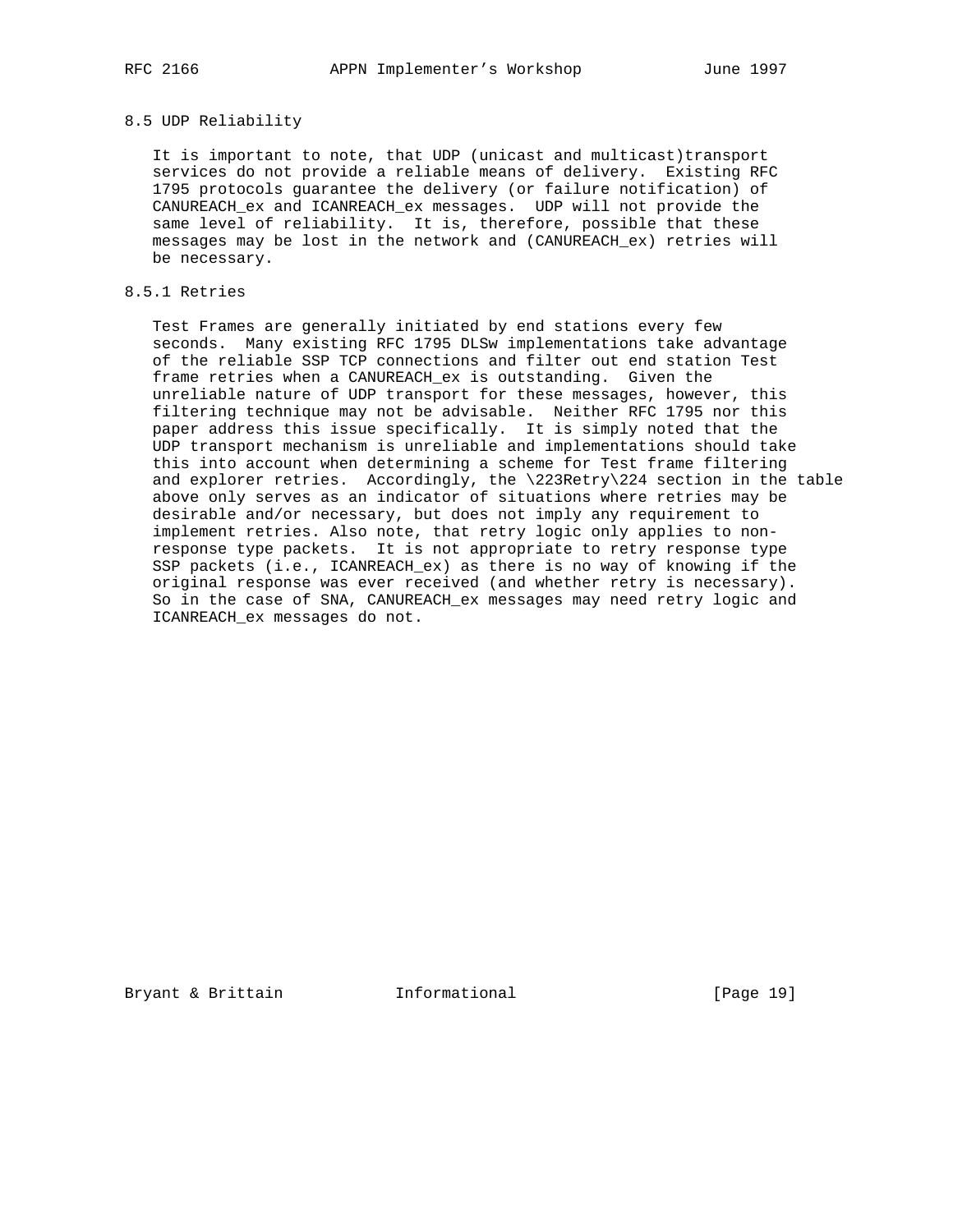## 9. NetBIOS

 With the introduction of DLSw Multicast transport, all multicast NetBIOS UI frames are carried outside the TCP connections between DLSw peers (i.e., via UDP datagrams). The following table defines the various NetBIOS UI frames and how they are transported via UDP between multicast capable DLSw peers:

| Message Event                                                                                                                                                            | Action                                                                                                                                              | Transport<br>Mechanism                                                                                            | Retry                                           |
|--------------------------------------------------------------------------------------------------------------------------------------------------------------------------|-----------------------------------------------------------------------------------------------------------------------------------------------------|-------------------------------------------------------------------------------------------------------------------|-------------------------------------------------|
| ADD GROUP NAME OUERY<br>ADD NAME OUERY<br>ADD NAME RESPONSE<br>NAME IN CONFLICT<br>STATUS OUERY<br>STATUS RESPONSE<br>TERMINATE TRACE (x'07')<br>TERMINATE_TRACE (X'13') | SEND DATAFRAME<br>SEND NETBIOS ANO<br>NETBIOS ANR<br>SEND<br>SEND DATAFRAME<br>SEND DATAFRAME<br>SEND DATAFRAME<br>SEND DATAFRAME<br>SEND DATAFRAME | Multicast<br>Multicast<br>Unicast1<br>Multicast<br>Unicast/Multicast(2)<br>Multicast(5)<br>Multicast<br>Multicast | Yes<br>Yes<br>No<br>NΟ<br>Yes<br>No<br>No<br>No |
| DATAGRAM<br>DATAGRAM BROADCAST<br>NAME OUERY<br>NAME RECOGNIZED                                                                                                          | SEND DATAFRAME (3)<br>DATAFRAME<br>SEND<br>SEND NETBIOS NO ex<br>SEND NETBIOS_NR_ex                                                                 | Unicast/Multicast(2)<br>Multicast<br>Unicast/Multicast(2)<br>Unicast $(4)$                                        | No<br>Nο<br>Yes<br>Nο                           |

### Note 1:

 Upon receipt of an ADD\_NAME\_RESPONSE frame, a NETBIOS\_ANR SSP message is returned via unicast UDP to the originator of the NETBIOS\_ANQ message.

Note 2:

 These frames may be sent either Unicast or Multicast UDP. If the implementation has sufficient cached information to resolve the NetBIOS datagram destination to a single DLSw peer, then the SSP message can and should be sent via unicast. If the cache does not contain such information then the resultant SSP message must be sent via multicast UDP.

#### Note 3:

 Note that this frame is sent as either a DATAFRAME or DGRMFRAME according to the rules as specified in RFC 1795.

#### Note 4:

 Upon receipt of a NAME\_RECOGNIZED frame, a NETBIOS\_NR\_ex SSP message is returned via unicast UDP to the originator of the NETBIOS\_NQ\_ex frame. Notice that although the NAME\_RECOGNIZED frame is sent as an All Routes Explorer (source routing LANs only) frame, the resultant NETBIOS\_NR\_ex is sent as a unicast UDP directed response to the DLSw originating the NETBIOS\_NQ\_ex. This is because there is no value in

Bryant & Brittain **Informational** [Page 20]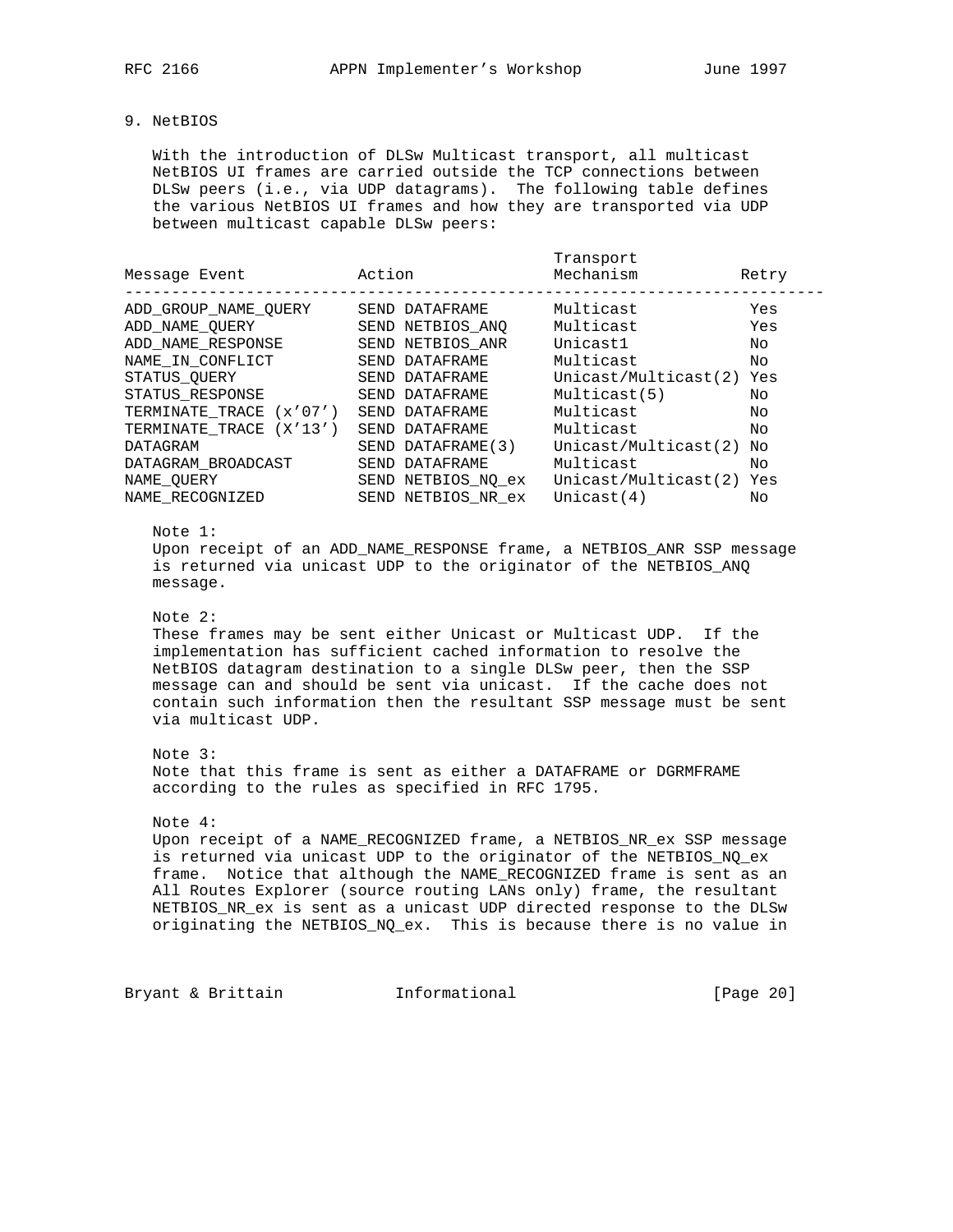sending NETBIOS\_NR\_ex as a multicast packet in the transport network. The use of ARE transmission in the LAN environment is to accomplish some form of load sharing in the source routed LAN environment. Since no analogous capability exists in the (TCP) transport network, it is not necessary to emulate this function there. It is important to note, however, that when converting a received NETBIOS\_NR\_ex to a NAME\_RECOGNIZED frame, the DLSw sends the NAME\_RECOGNIZED frame onto the LAN as an ARE (source routing LANs only) frame. This preserves the source route load sharing in the LAN environments on either side of the DLSw transport network.

Note 5:

 Although RFC 1795 does not attempt to optimize STATUS\_RESPONSE processing, it is possible to send a STATUS\_RESPONSE as a unicast UDP response. To do this, DLSws receiving an incoming SSP DATAFRAME containing a STATUS\_QUERY must remember the originating DLSw's address and STATUS\_QUERY correlator. Then upon receipt of the corresponding STATUS\_RESPONSE, the DLSw responds via unicast UDP to the originating DLSw(using the remembered originating DLSw address). Note, however, that in order to determine whether a frame is a STATUS\_QUERY, all multicast capable DLSw implementations will need to parse the contents of frames that would normally be sent as DATAFRAME SSP messages.

 All other multicast frames are sent into the transport network using the appropriate multicast group address.

## 9.1 Address Resolution

 Typical NetBIOS circuit setup using multicast services is essentially the same as specified in RFC 1795. The only significant difference is that NETBIOS\_NQ\_ex messages are sent via UDP to the appropriate unicast/multicast IP address and the NETBIOS\_NR\_ex is sent via unicast UDP to the DLSw originating the NETBIOS\_NQ\_ex.

9.2 Explorer Frames

 Address resolution messages may be sent over a TCP connection to a multicast capable partner if such a connection already exists in order that they take advantage of the guaranteed delivery of TCP. This is particularly recommended for NETBIOS\_NR\_ex frames.

## 9.3 Circuit Setup

 Following successful address resolution, a NetBIOS end station typically sends a SABME frame to initiate a formal LLC2 connection. Receipt of this message results in normal circuit setup as described in RFC 1795 (and the SNA case described above). That is to say that

Bryant & Brittain **Informational** [Page 21]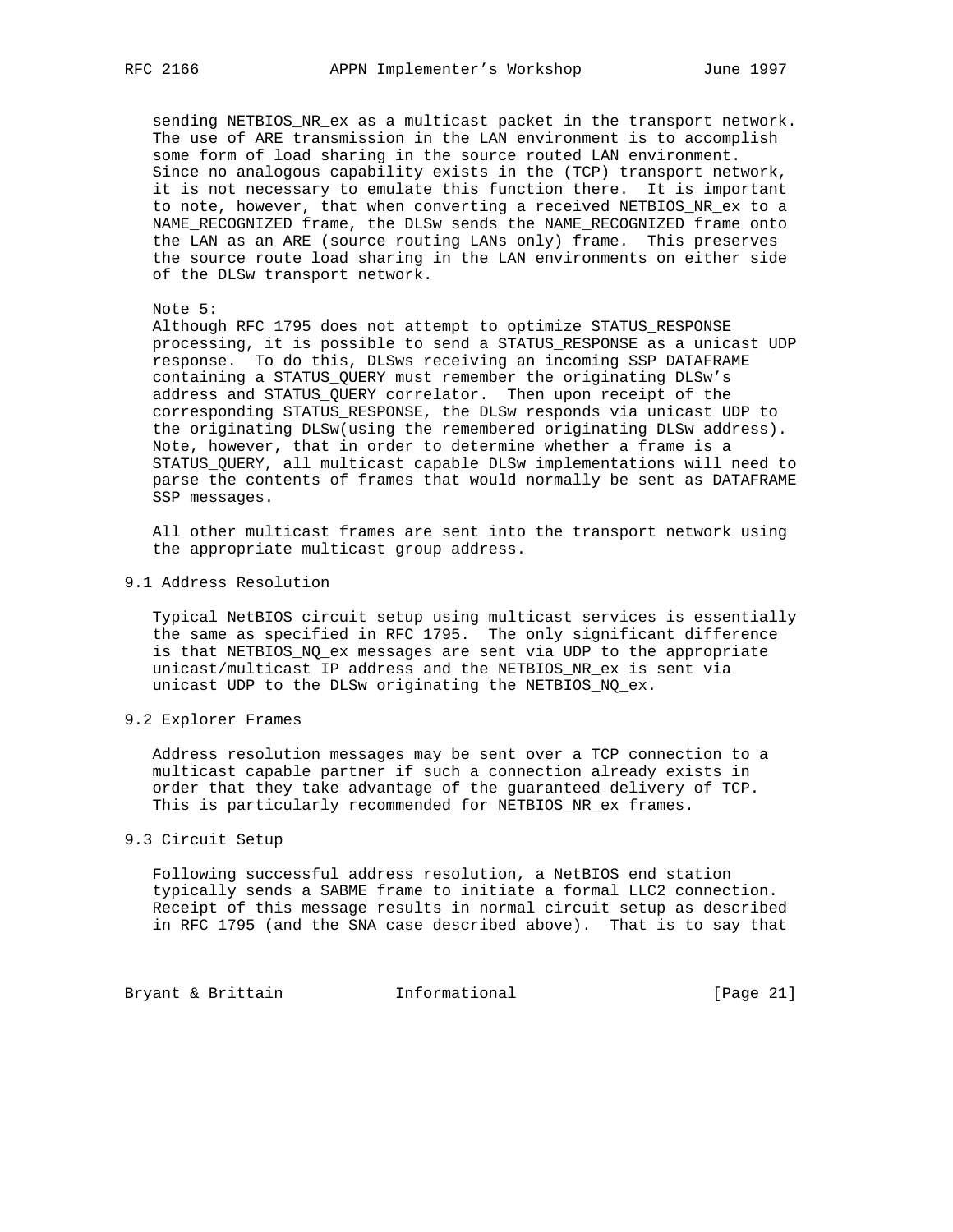the CANUREACH\_cs messages etc. are sent on a TCP connection to the appropriate DLSw peer. If no such TCP connection exists, one is brought up.

9.4 Example NetBIOS SSP Message Sequence

 The following diagram provides an example sequence of flows associated with a NetBIOS circuit setup. All flows and states described below correspond precisely with those defined in RFC 1795. The only exception is the addition of a TCP connection setup and DLSw capabilities exchange that occurs when the origin DLSw must send a CANUREACH\_cs and no TCP connection yet exists to the target DLSw peer.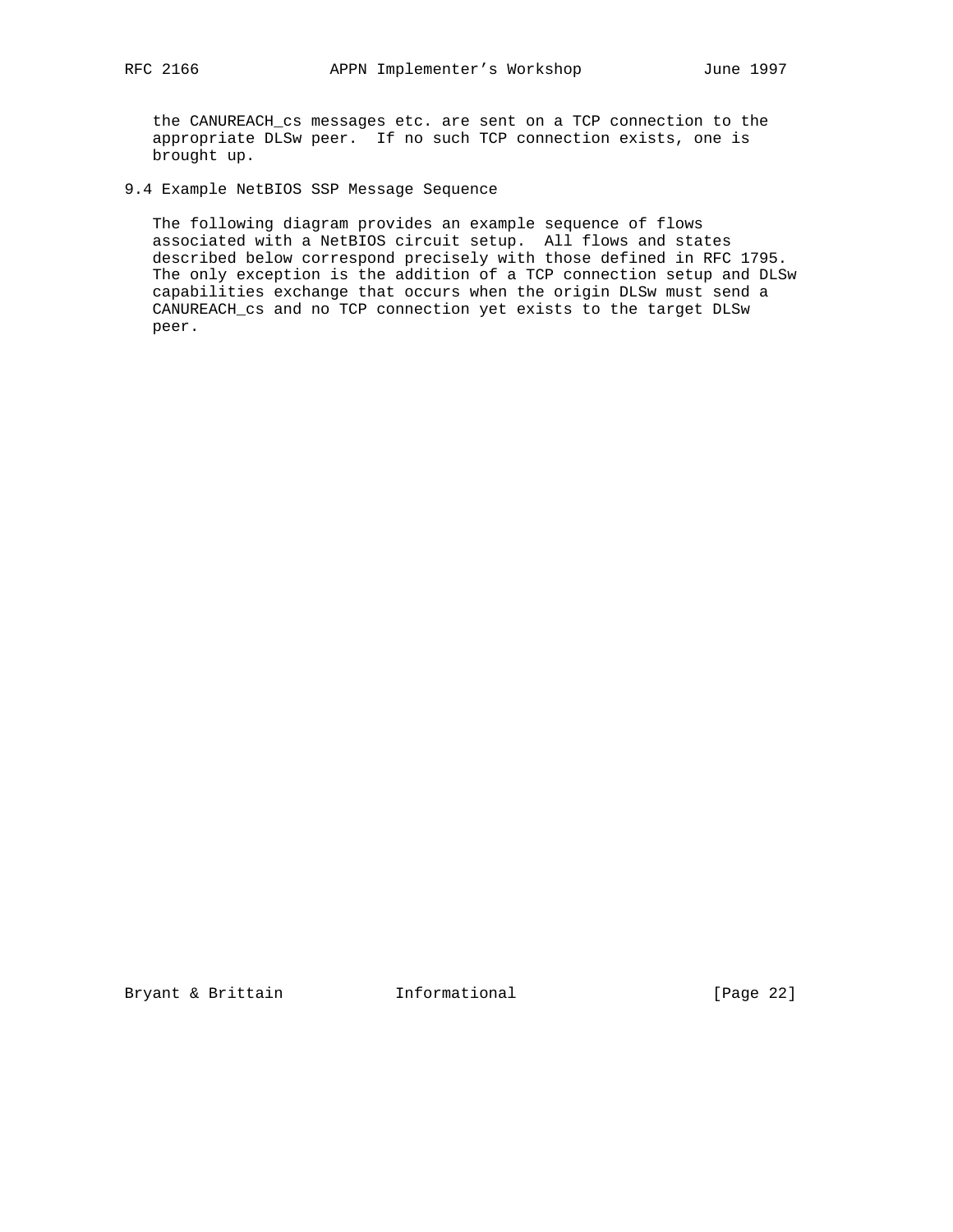| ======<br>======<br>Origin<br>Station | Origin DLSw<br>partner                          | ΙP<br>Network                                             | Target DLSw<br>partner                                                              | ======<br>$=$ $=$ $=$ $=$ $=$<br>Tarqet<br>Station |
|---------------------------------------|-------------------------------------------------|-----------------------------------------------------------|-------------------------------------------------------------------------------------|----------------------------------------------------|
|                                       | disconnected                                    |                                                           | disconnected                                                                        |                                                    |
| NAME_QUERY<br>$-------->$             | DLC_DGRM<br>--------->                          | NETBIOS_NQ_ex<br>----------->                             | DLC_DGRM<br>--------->                                                              | NAME_QUERY<br>--------->                           |
| NAME_RECOG<br><-----------            | DLC_DGRM<br>$-$ -----------                     | NETBIOS_NR_ex<br><-----------                             | DLC_DGRM<br>------------                                                            | NAME RECOG<br>$- - - - - - - - - - -$              |
| SABME<br>------->                     | DLC_CONTACTED<br>-----------><br>circuit start  |                                                           |                                                                                     |                                                    |
|                                       |                                                 | TCP Connection Setup<br>$\leftarrow$ ------------->       |                                                                                     |                                                    |
|                                       |                                                 | Capabilities Exch.<br><------------->                     |                                                                                     |                                                    |
|                                       |                                                 | CANUREACH cs<br>---------->                               | DLC_START_DL<br>-----------><br>resolve_pending                                     |                                                    |
|                                       | circuit_established                             | ICANREACH cs<br><-----------<br>REACH_ACK<br>-----------> | DLC_DL_STARTED<br>$- - - - - - - - - - -$<br>circuit_pending<br>circuit_established |                                                    |
|                                       | connect_pending                                 | CONTACT<br>$------&>$                                     | DLC_CONTACT<br>-----------><br>contact_pending                                      | SABME<br>----->                                    |
| UA<br>----------                      | DLC_CONTACT<br>$\leftarrow$ - - - - - - - - - - | CONTACTED<br>$- - - - - - - - - - -$                      | DLC_CONTACTED<br><-----------                                                       | UA<br>----------                                   |
| IFRAMES                               | connected<br>DLC INFOS                          | IFRAMEs                                                   | connected<br>DLC_INFOs<br>$\leftarrow$ - - - - - - - - - - >                        | IFRAMEs<br>$\leftarrow$ - - - - - - - >            |

Bryant & Brittain **Informational Informational** [Page 23]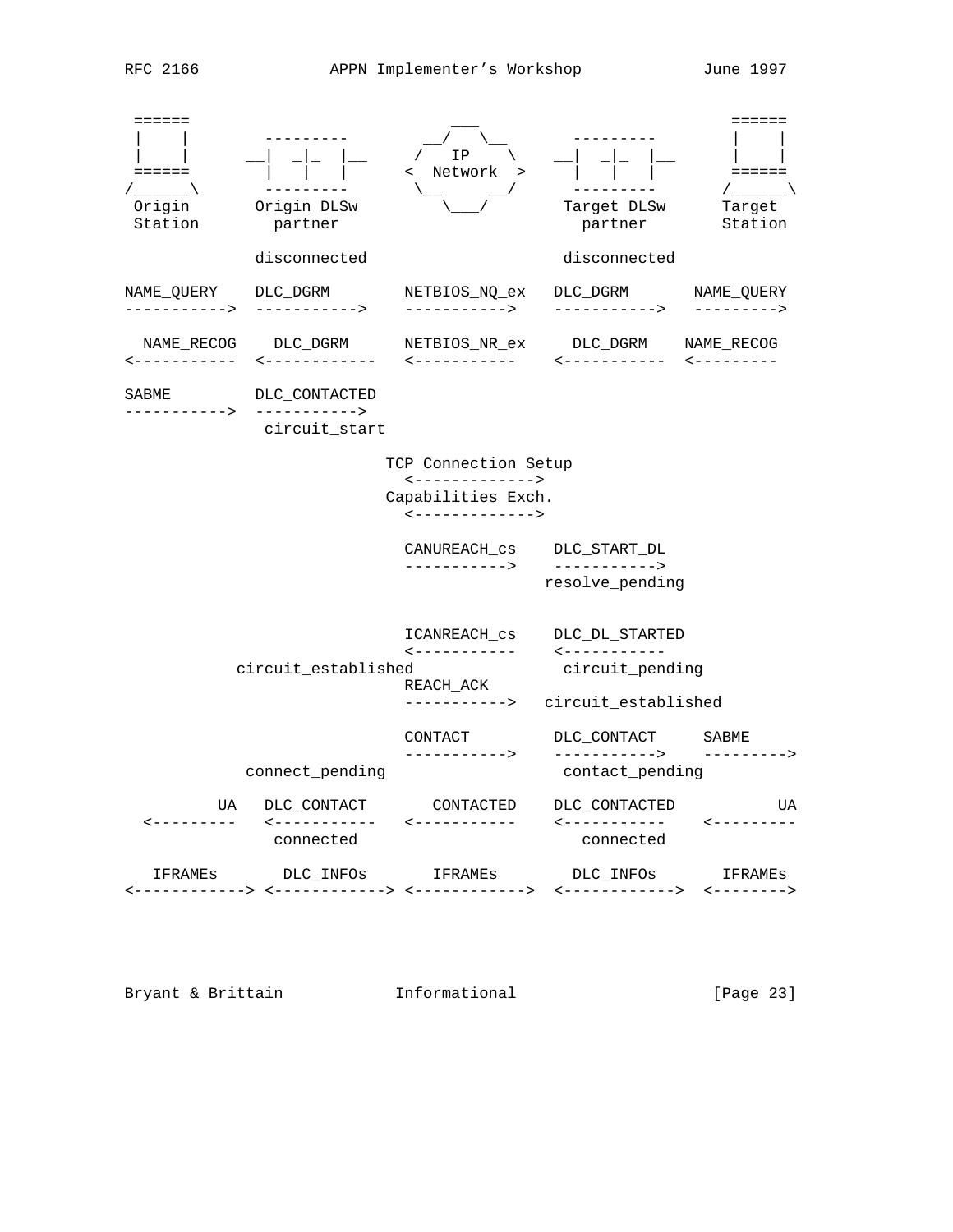# 9.5 Multicast Reliability and Retries

 In the case of NetBIOS, many more packets are being sent via UDP than in the SNA case. Therefore, the exposure to the unreliability of these services is greater than that of SNA. For address resolution frames, such as NAME\_QUERY, etc., successful message delivery is an issue. In addition, the retry interval for these types of frames is considerably shorter than SNA with the defaults being: retry interval = 0.5 seconds and retry count = 6. Once again, neither RFC 1795 nor this paper attempt to address the issue of LAN frame filtering optimizations. This issue is outside the scope of this paper. But it is important for implementers to recognize the inherent unreliable nature of UDP transport services for frames of this type and to implement retry schemes that are appropriate to successful operation. Again, it is only appropriate to consider retry of non-response type packets. Specific NetBIOS messages where successful message delivery is considered important (and retries possibly necessary) are indicated in the table above with an \223Yes\224 in the \223Retry\224 column.

## 10. Sequencing

 It is important to note that UDP transport services do not provide guaranteed packet sequencing like TCP does for RFC 1795. In a steady state network, in order packet delivery can be generally assumed. But in the presence of network outages and topology changes, packets may take alternate routes to the destination and arrive out of sequence with respect to their original transmission order. For SNA address resolution this should not be a problem given that there is no inherent significance to the order of packets being transmitted via UDP.

 In the case of NetBIOS, in order delivery is not guaranteed in the normal case (e.g., LANs). This is because LAN broadcasting mechanisms suffer the same problems of packet sequencing as do WAN multicast mechanisms. But one might argue the greater likelihood of topology related changes in the WAN environment and thus a greater level of concern. The vast majority of NetBIOS UI frames (being handled via UDP and Multicast) have correlator values and do not rely upon packet sequencing.

Bryant & Brittain **Informational** [Page 24]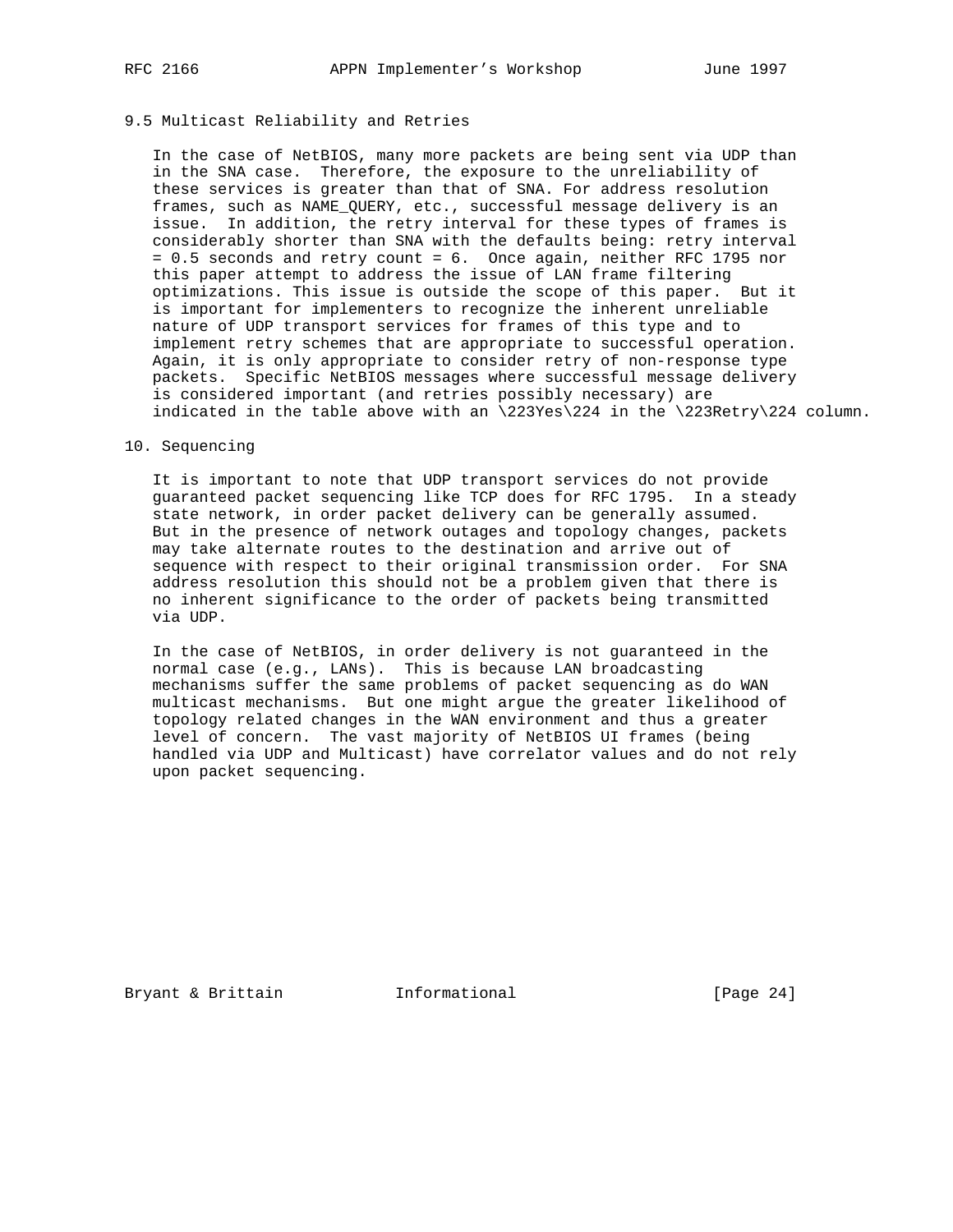The only NetBIOS frames of special note would be: DATAGRAM, DATAGRAM\_BROADCAST, and STATUS\_RESPONSE. In the case of DATAGRAM and DATAGRAM\_BROADCAST it is generally assumed that datagrams do not provide any guarantee of in order packet delivery. Thus applications utilizing this NetBIOS service are assumed to have no dependency on in order packet delivery. STATUS\_RESPONSE can actually be sent as a sequence of STATUS\_RESPONSE messages. In cases where this occurs, the STATUS\_RESPONSE will be exposed to potential out of sequence delivery.

- 11. Frame Formats
- 11.1 Multicast Capabilities Control Vector

 This control vector is carried in the Capabilities Exchange Request. When present, it must be accompanied by a TCP Connections Control Vector indicating support for 1 TCP/IP connection and a DLSw version CV indicating support for version 2 release 0. Like all control vectors in this SSP message, it is an LT structure. LT structures consist of a 1 byte length field followed by a 1 byte type field. The length field includes itself as well as the type and data fields.

 Byte Bit Description 0 0-7 Length, in binary, of the Multicast Capabilities control vector (inclusive of this byte, always 3)

- 1 0-7 Type: x'8C'
- 2 0-7 Multicast Version Number: A binary numerical representation of the level of multicast services provided. The protocols as identified in this document constitute version one. Accordingly, x'01' is encoded in this field. Any subsequent version must provide the services of all previous versions.

 The intended use of this CV for Multicast support is to detect when the multicast CANUREACH\_ex flows will suffice between partners. If this CV is present in a CAPEX from a partner, that partner is also multicast capable and therefore does not need to receive CANUREACH\_ex messages over the TCP link that exists between them (and there must be one or else the CAPEX would not have flowed) because it will receive the multicast copies.

 A DLSw includes this control vector on a peer-wise basis. That is to say, that a DLSw implementation may support multicast services but choose not to indicate this in its capabilities exchange to all partners. Therefore, a DLSw may include this capabilities CV with some DLSw peers and not with others. Not including this vector can

Bryant & Brittain **Informational** [Page 25]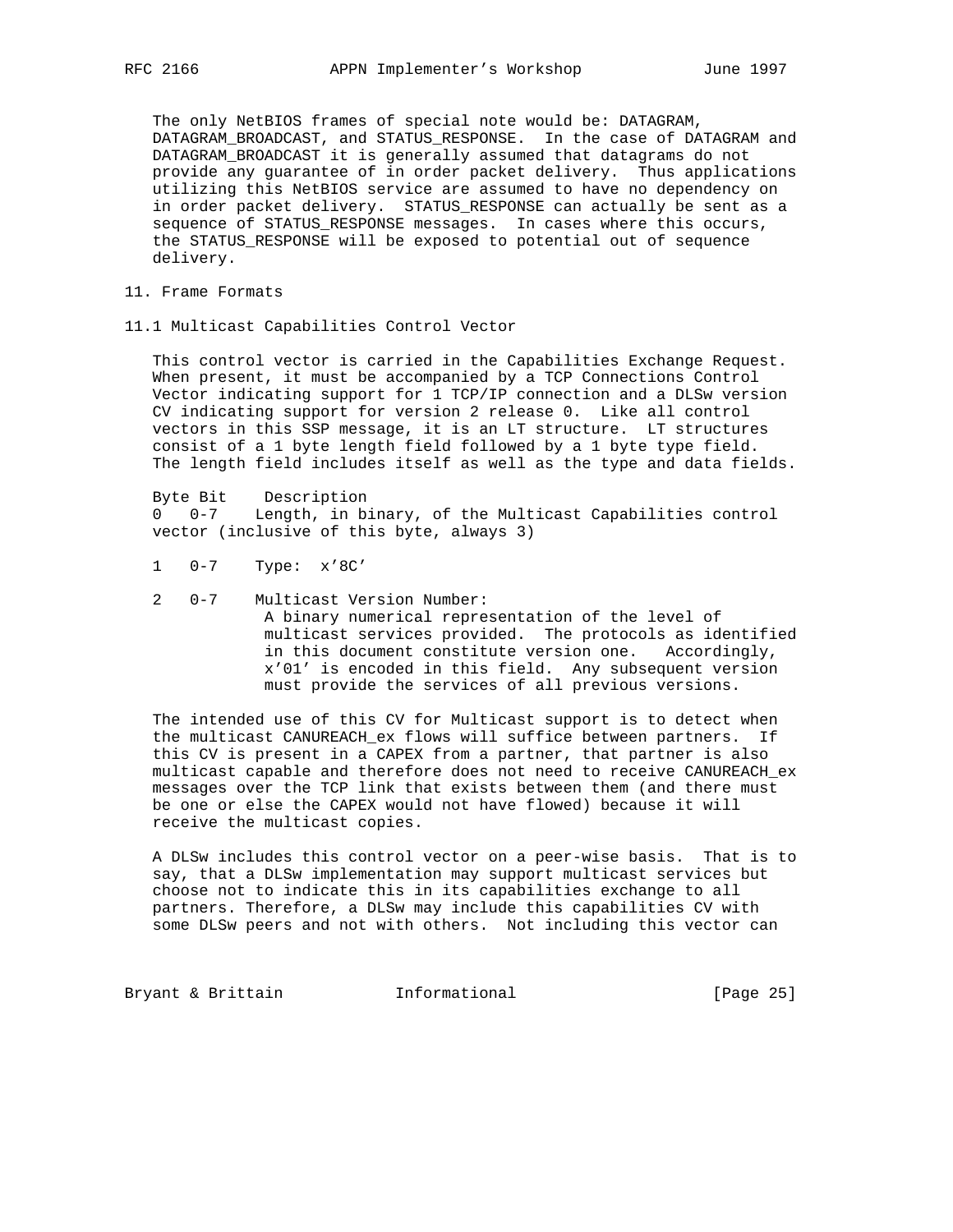be used to force TCP connections with other multicast capable nodes and degrade to normal RFC 1795 operations. This capability is allowed to provide greater network design flexibility.

 When sending this capabilities exchange control vector, the following rules apply:

| Required      |           |               | Allowed @                                |   |      |                           |
|---------------|-----------|---------------|------------------------------------------|---|------|---------------------------|
| ΙD            | @ Startup |               | Length Repeatable* Runtime Order Content |   |      |                           |
|               |           |               |                                          |   |      |                           |
| $0 \times 8C$ | Y         | $0 \times 03$ | N                                        | N | $5+$ | Multicast<br>Capabilities |

\*Note: "Repeatable" means a Control Vector is repeatable within a single message.

11.1.1 DLSw Capabilities Negative Response

 DLSws that implement these enhancements must provide support for both multicast version 1 and single TCP connections. This means that the capabilities exchange request must contain a DLSw Version ID control vector (x'82') indicating support for version 2 release 0, a Multicast Capabilities control vector, and the TCP Connections control vector indicating support for 1 TCP connection within a given capabilities exchange. If a multicast capable DLSw receives a capabilities exchange with a Multicast Capabilities, but either a missing or inappropriate TCP Connections CV (i.e., connections not equal to one)or DLSw Version control vector, then the inbound capabilities exchange should be rejected with a DLSw capabilities exchange negative response (see RFC 1795) using the following new reason code:

 x'000D'Inconsistent DLSw Version, Multicast Capabilities, and TCP Connections CV received on the inbound Capabilities exchange

11.2 UDP Packets

 SSP frame formats are defined in RFC 1795. Multicast protocol enhancements do not change these formats in any way. The multicast protocol enhancements, however, do introduce the notion of SSP packet transport via UDP. In this case, standard UDP services and headers are used to transport SSP packets.

Bryant & Brittain **Informational** [Page 26]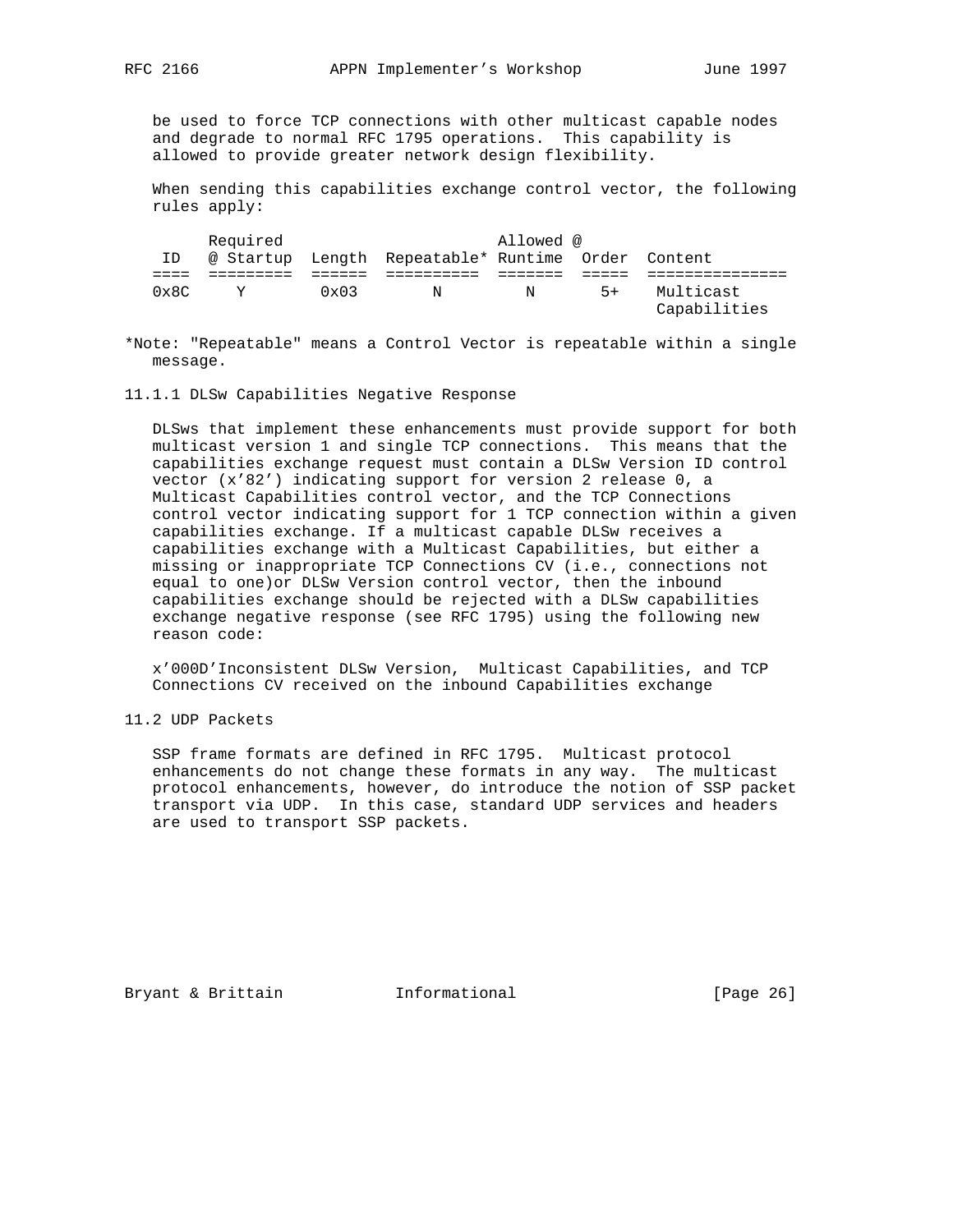The following section describes the proper UDP header for DLSw SSP packets.

| Byte    | Description                                               |
|---------|-----------------------------------------------------------|
| $0 - 1$ | Source Port address                                       |
|         | In DLSw multicast protocols, this particular field is not |
|         | relevant. It may be set to any value.                     |

- 2-3 Destination Port address Always set to 2067
- 4-5 Length
- 6-7 Checksum The standard UDP checksum value. Use of the UDP checksum function is optional.
- 11.3 Vendor Specific UDP Packets

 In order to accommodate the addition of vendor specific functions over UDP transport, a new SSP packet header has been defined. As described above, it is possible to receive these packets over both UDP and TCP (when a TCP connection already exists).

 It is important to note that the first 4 bytes of this packet match the format of existing RFC 1795 SSP packets. This is done so that implementations in the future can expect that the DLSw \223Version Number\224 is found in byte one and that the following bytes describe the packet header and message length.

 Furthermore, to assist DLSws in detecting 'out-of-sync' conditions whereby packet or parsing errors lead to improper length interpretations in the TCP datastream, valid DLSw version numbers will be restricted to the range of x'31' through x'3F' inclusive.

 DLSw multicast Vendor Specific frame format differs from existing RFC 1795 packets in the following ways:

 1) The \223Version Number\224 field is set to x'32' (ASCII '2') and now represents a packet type more than a DLSw version number. More precisely, it is permitted and expected that DLSw may send packets of both types (x'31' and x'32').

 2) The message length field is followed by a new 3 byte field that contains the specific vendor's IEEE Organizationally Unique Identifier (OUI).

Bryant & Brittain **Informational** [Page 27]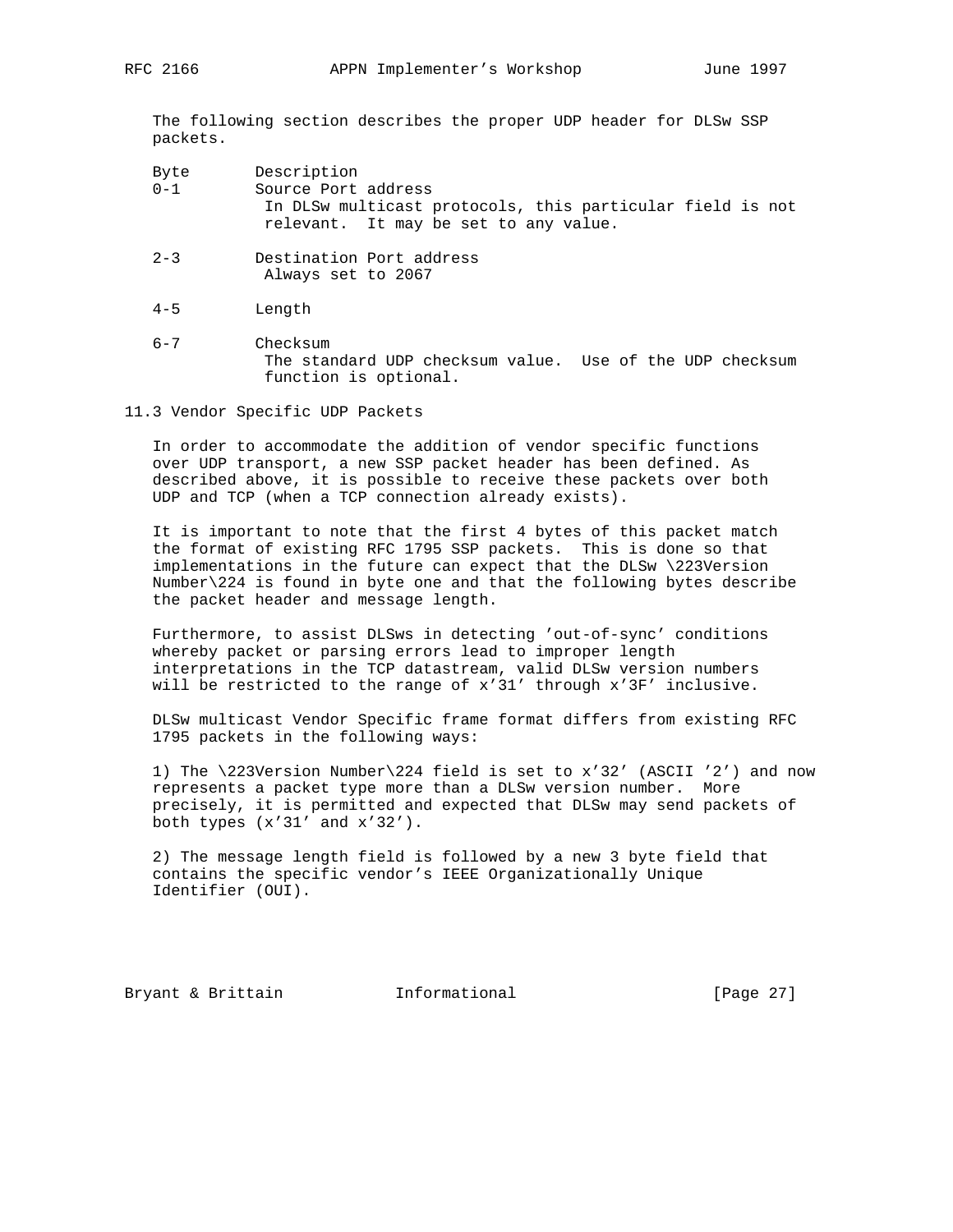3) All fields following the new OUI field are arbitrary and defined by implementers.

The following section defines this new packet format:

| Byte | Description                           |
|------|---------------------------------------|
|      | DLSw packet type, Always set to x'32' |
|      |                                       |

- 1 Header Length Always 7 or higher
- 2-3 Message Length Number of bytes within the data field following the header.
- 4-6 Vendor specific OUI The IEEE Organizationally Unique Identifier (OUI) associated with the vendor specific function in question.
- 7-n Defined by the OUI owner

## 12. Compliance Statement

All DLSw v2.0 implementations must support

- Halt reason codes
- the Multicast Capabilities control vector in the DLSw capabilities exchanges messages.

 The presence of the Multicast Capabilities control vector in a capabilities exchange message implies that the DLSw that issued the message supports all the scalability enhancements defined in this document. These are:

- use of multicast IP (if it is available in the underlying network)
- use of 2067 as the destination port for UDP and TCP connections
- single tunnel bring-up of TCP connections to DLSw peers
- peer-on-demand
- quiet ignore of all unrecognized vendor-specific UDP/TCP packets.

Bryant & Brittain **Informational** [Page 28]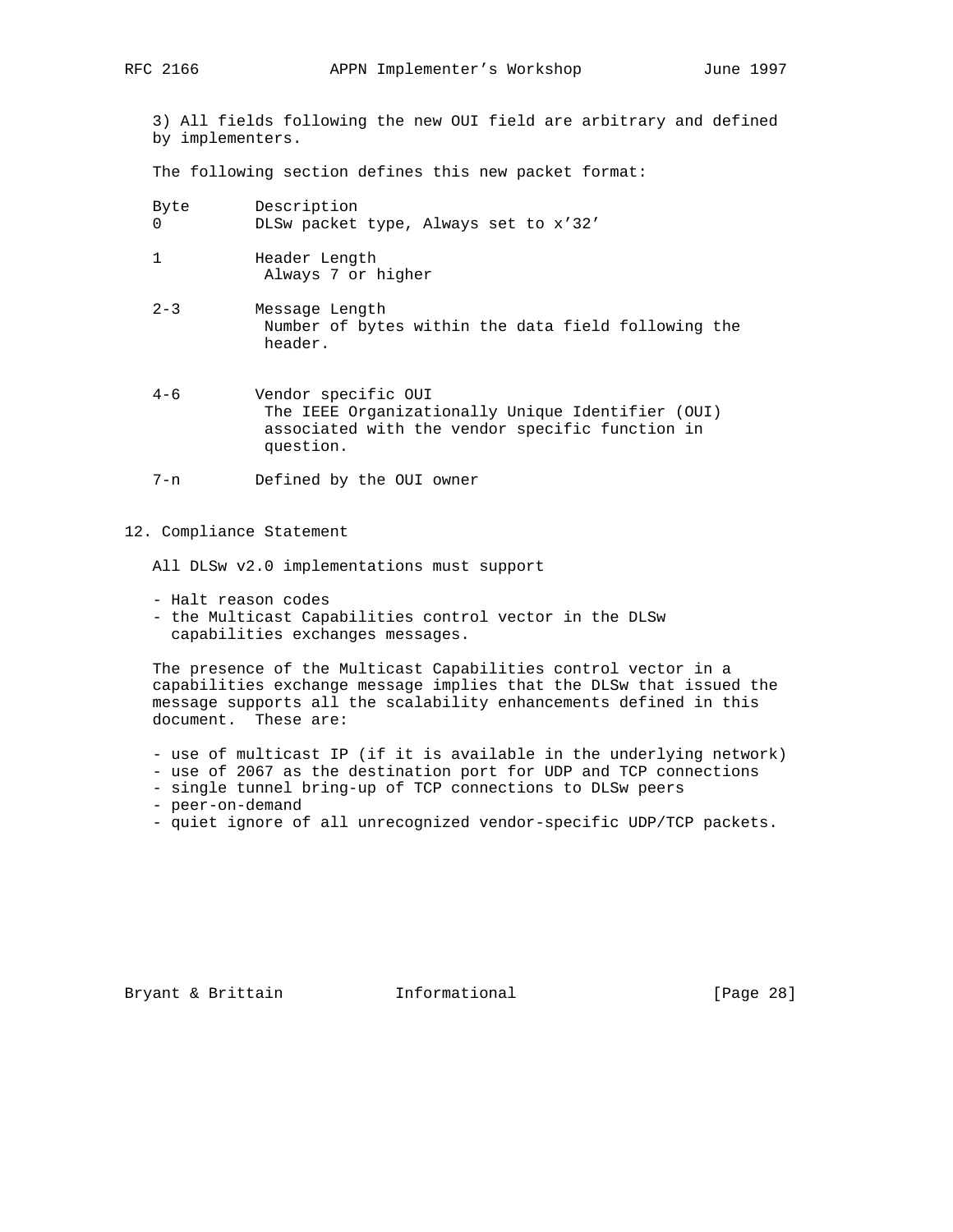## 13. Security Considerations

 This document addresses only scalability problems in RFC 1795. No attempt is made to define any additional security mechanisms. Note that, as in RFC 1795, a given implementation may still choose to refuse TCP connections from DLSw peers that have not been configured by the user. The mechanism by which the user configures this behavior is not specified in this document.

## 14. Acknowledgements

 This specification was developed in the DLSw Related Interest Group (RIG) of the APPN Implementers Workshop. This RIG is chaired by Louise Herndon- Wells (lhwells@cup.portal.com) and edited by Paul Brittain (pjb@datcon.co.uk).

 Much of the work on the scalability enhancements for v2.0 was developed by Dave Bryant (3COM).

Other significant contributors to this document include:

 Frank Bordonaro (Cisco) Jon Houghton (IBM) Steve Klein (IBM) Ravi Periasamy (Cisco) Mike Redden (Proteon) Doug Wolff (3COM)

 Many thanks also to all those who participated in the DLSw RIG sessions and mail exploder discussions.

 If you would like to participate in future DLSw discussions, please subscribe to the DLSw RIG mailing lists by sending a mail to majordomo@raleigh.ibm.com specifying 'subscribe aiw-dlsw' as the body of the message.

 If you would like further information on the activities of the AIW, please refer to the AIW web site at http://www.raleigh.ibm.com/app/aiwhome.htm.

Bryant & Brittain **Informational** [Page 29]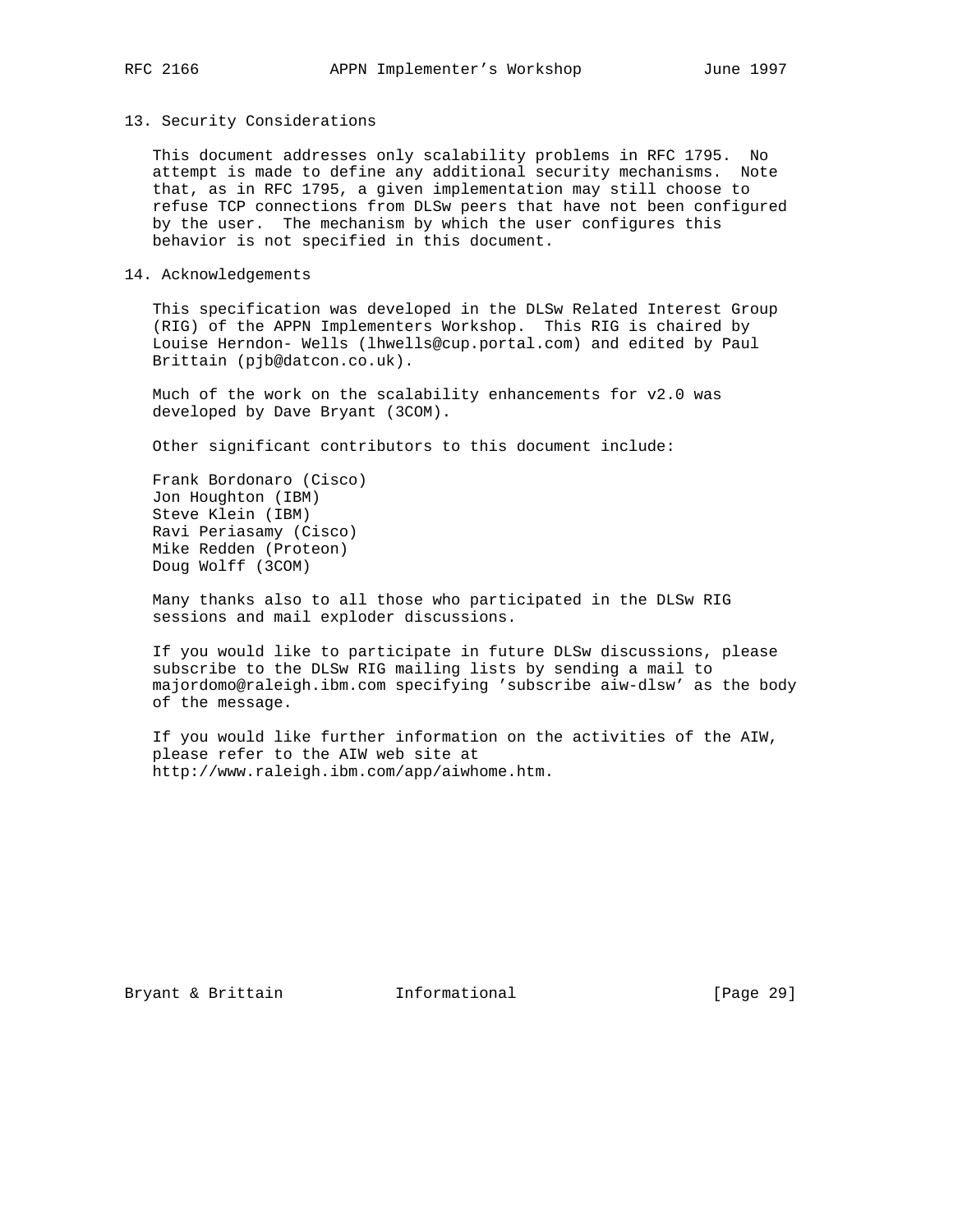# 15. Authors' Addresses

The editor of this document is:

 Paul Brittain Data Connection Ltd Windsor House Pepper Street Chester CH1 1DF UK tel: +44 1244 313440

email: pjb@datcon.co.uk

Much of the work on this document was created by:

 David Bryant 3Com Corporation 5400 Bayfront Plaza MS 2418 Santa Clara, CA 95052

 tel: (408) 764-5272 email: David\_Bryant@3mail.3com.com

Bryant & Brittain **Informational** [Page 30]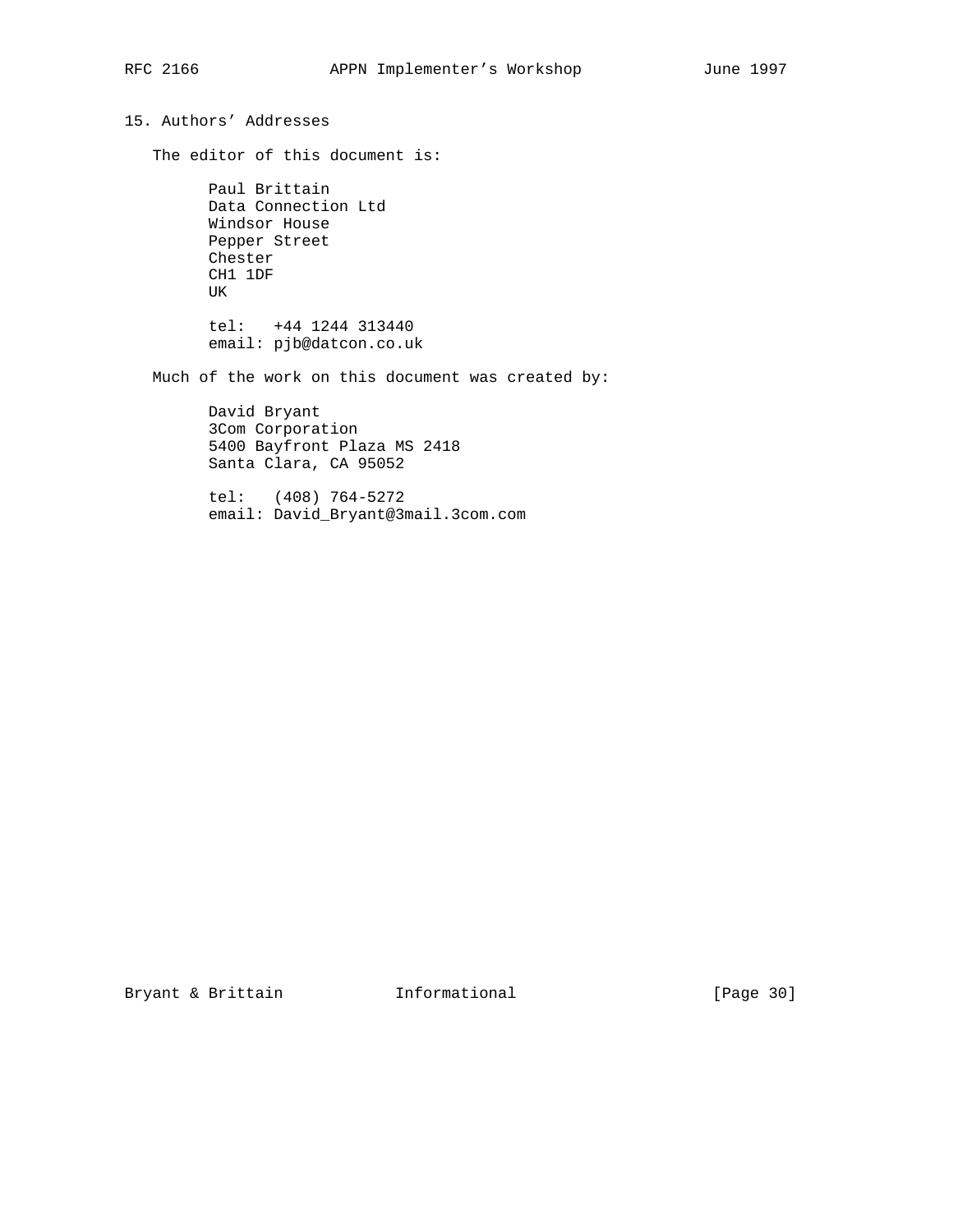16. Appendix - Clarifications to RFC 1795

 This appendix attempts to clarify the areas of RFC 1795 that have proven to be ambiguous or hard to understand in the implementation experience to- date. These clarifications should be read in conjunction with RFC 1795 as this document does not reproduce the complete text of that RFC.

 The clarifications are ordered by the section number in RFC 1795 to which they apply. Where one point applies to more than one place in RFC 1795, it is listed below by the first relevant section.

 If any implementers encounter further difficulties in understanding RFC 1795 or these clarifications, they are encouraged to query the DLSw mail exploder (see section 1.1) for assistance.

3. Send Port

 It is not permitted for a DLSw implementation to check that the send port used by a partner is 2067. All implementations must accept connections from partners that do not use this port.

3 TCP Tunnel bringup

The paragraph below the figure should read as follows:

 Each Data Link Switch will maintain a list of DLSw capable routers and their status (active/inactive). Before Data Link Switching can occur between two routers, they must establish two TCP connections between them. These connections are treated as half duplex data pipes. A Data Link Switch will listen for incoming connections on its Read Port (2065), and initiate outgoing connections on its Write Port (2067). Each Switch is responsible for initiating one of the two TCP connections. After the TCP connections are established, SSP messages are exchanged to establish the capabilities of the two Data Link Switches. Once the exchange is complete, the DLSw will employ SSP control messages to establish end-to-end circuits over the transport connection. Within the transport connection, DLSw SSP messages are exchanged. The message formats and types for these SSP messages are documented in the following sections.

Bryant & Brittain **Informational** [Page 31]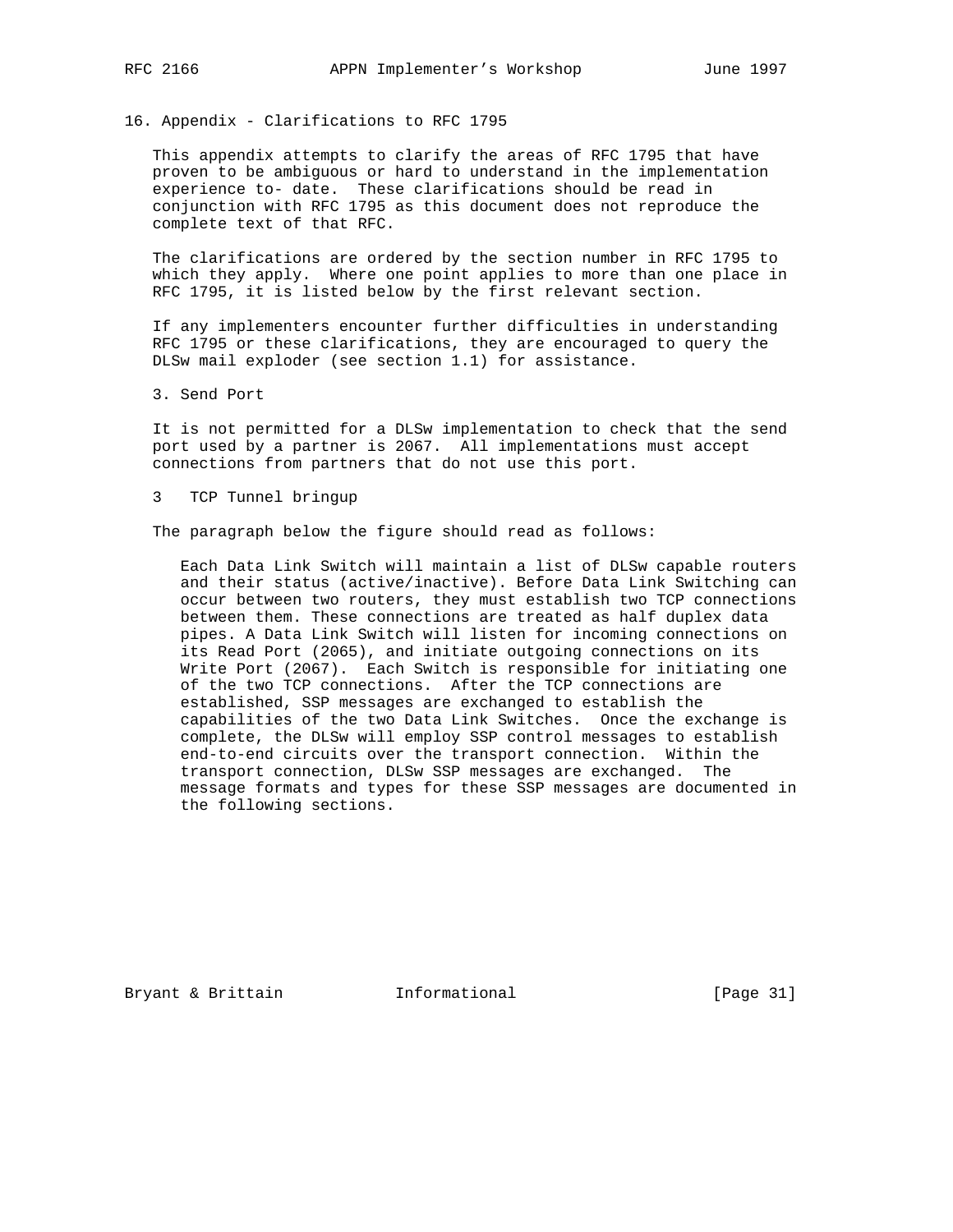3.2 RII bit in SSP header MAC addresses

 The RII bit in MAC addresses received from the LAN must be set to zero before forwarding in the source or destination address field in a SSP message header. This requirement aims to avoid ambiguity of circuit IDs. It is also recommended that all implementations ignore this bit in received SSP message headers.

3.3 Transport IDs

 All implementations must allow for the DLSw peer varying the Transport ID up to and including when the ICR\_cs message flows, and at all times reflect the most recent TID received from the partner in any SSP messages sent. The TID cannot vary once the ICR\_cs message has flowed.

## 3.4 LF bits

 LF-bits should be propagated from LAN to SSP to LAN (and back) as per a bridge (i.e. they can only be revised downwards at each step if required).

## 3.5 KEEPALIVE messages

 The SSP KEEPALIVE message (x1D) uses the short ("infoframe") version of the SSP header. All DLSw implementation must support receipt and quiet ignore of this message, but there is not requirement to send it. There is no response to a KEEPALIVE message.

3.5 MAC header for Netbios SSP frames

 The MAC header is included in forwarded SSP Netbios frames in the format described below:

- addresses are always in non-canonical format
- src/dest addresses are as per the LLC frame
- AC/FC bits may be reset and must be ignored
- SSAP, DSAP and command fields are included
- RII bit in src address is copied from the LLC frame
- the RIF length is not extended to include padding
- all RIFs are padded to 18 bytes so that the data is in a consistent place.

## 3.5.7 Unrecognized control vectors

 All implementations should quietly ignore unrecognized control vectors in any SSP messages. In particular, unrecognized SSP frames or unrecognized fields in a CAPEX message should be quietly ignored without dropping the TCP connection.

Bryant & Brittain **Informational** [Page 32]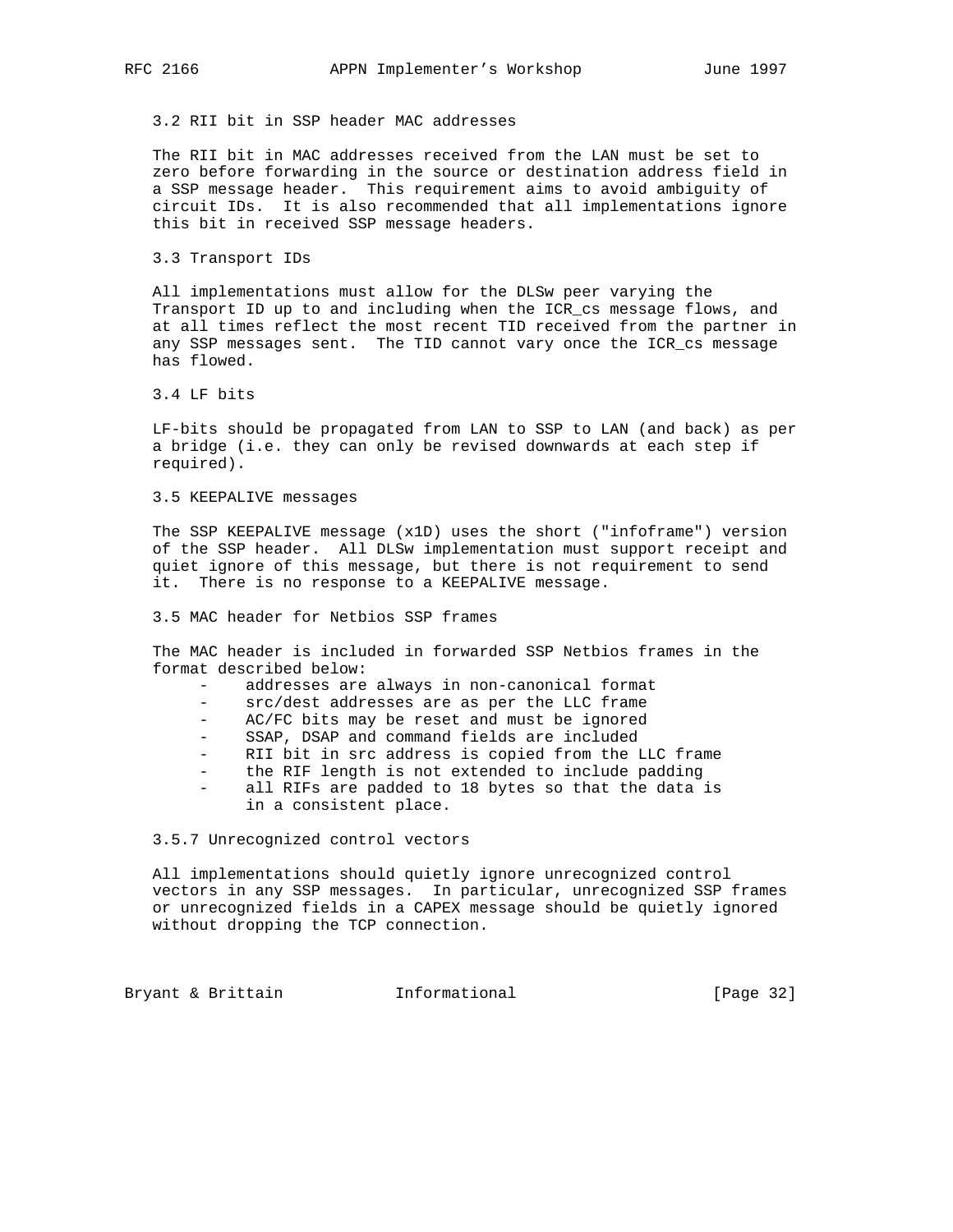## 5.4 Use of CUR-cs/CUR-ex

 The SSAP and DSAP numbers in CUR\_ex messages should reflect those actually used in the TEST (or equivalent) frame that caused the CUR\_ex message to flow. This would mean that the SAP numbers in a 'typical' CUR\_ex frame for SNA traffic switched from a LAN will be a source SAP of x04 and a destination SAP of x00.

 The CUR\_cs frame should only be sent when the DSAP is known. Specifically, CUR\_ex should be used when a NULL XID is received that is targeted at DSAP zero, and CUR\_cs when a XID specifying the (non zero) DSAP is received.

 Note that this does not mean that an implementation can assume that the DSAP on a CUR\_ex will always be zero. The ICR\_ex must always reflect the SSAP and DSAP values sent on the CUR\_ex. This is still true even if an implementation always sends a TEST with DSAP = x00 on its local LAN(s) in response to a CUR\_ex to any SAP.

 An example of a situation where the CUR\_ex may flow with a non-zero DSAP is when there is an APPN stack local to the DLSw node. The APPN stack may then issue a connection request specifying the DSAP as a non-zero value. This would then be passed on the CUR\_ex message.

7.6.1 Vendor IDs

 The Vendor ID field in a CAPEX may be zero. However, a zero Vendor Context ID is not permitted, which implies that an implementation that uses a zero ID cannot send any vendor-specific CVs (other than those specified by other vendors that do have a non-zero ID)

7.6.3 Initial Pacing Window

The initial pacing window may be 1. There is no requirement on an implementation to use any minimum value for the initial pacing window.

7.6.7 TCP Tunnel bringup

The third paragraph should read:

 If TCP Connections CV values agree and the number of connections is one, then the DLSw with the higher IP address must tear down the TCP connections on its local port 2065. This connection is torn down after a CAPEX response has been both sent and received. After this point, the remaining TCP connection is used to exchange data in both directions.

Bryant & Brittain **Informational** [Page 33]